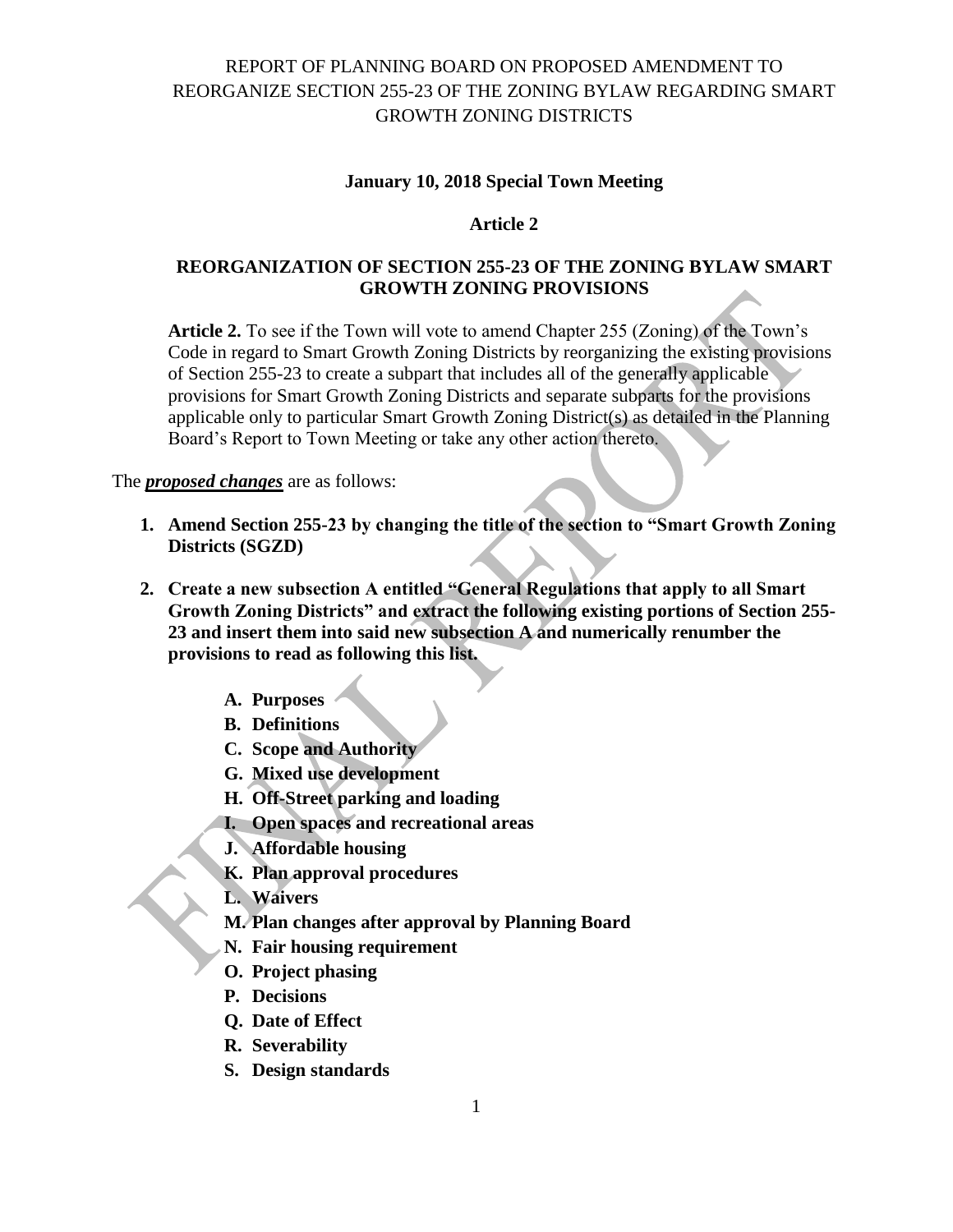### **255-23 Smart Growth Zoning Districts (SGZD)**

### **A. General Regulations that apply to all Smart Growth Zoning Districts**

- **(1) Purposes -** The purposes of the Smart Growth Zoning Districts are:
	- (a) To provide an opportunity for residential development and to especially encourage mixed-use development, including both new construction and renovation of existing buildings, within a distinctive, attractive and livable environment that supports the commercial revitalization of South Hadley.
	- (b) To promote continuing development and redevelopment in South Hadley that is pedestrian friendly and consistent with South Hadley history and architecture.
	- (c) To ensure high quality site planning, architecture and landscape design that enhances the distinct visual character and identity of South Hadley and provides an environment with safety, convenience and amenity.
	- (d) To provide for a diversified housing stock at a variety of costs within walking distance of services and public transportation, including affordable housing and other housing types that meet the needs of the Town's population.
	- (e) To generate positive tax revenue for the Town, and to benefit from the financial incentives provided by Massachusetts General Law Chapter 40R, while providing the opportunity for new business growth and additional local jobs.
	- (f) To encourage preservation and rehabilitation of historic structures and buildings.
	- (g) To promote efficient use of land and existing parking supply and limit expansion within the district by encouraging shared parking.
	- (h) To encourage adoption of energy efficient building practices and sustainable construction methods.
	- (i) To ensure compliance with the Massachusetts Department of Environmental Protection stormwater management policies and practices.
- (2) **Definitions -** For purposes of this Section 255-23, the following definitions shall apply. All capitalized terms shall be defined in accordance with the definitions established under the Enabling Laws or Article III, or as set forth in the PAA Regulations. To the extent that there is any conflict between the definitions set forth in Article III or the PAA Regulations and the Enabling Laws, the terms of the Enabling Laws shall govern.

Accessory - A structure, building or use which:

- (a) is subordinate in function to and serves a principal building or principal use;
- (b) is subordinate in area or extent to the principal building or principal use served;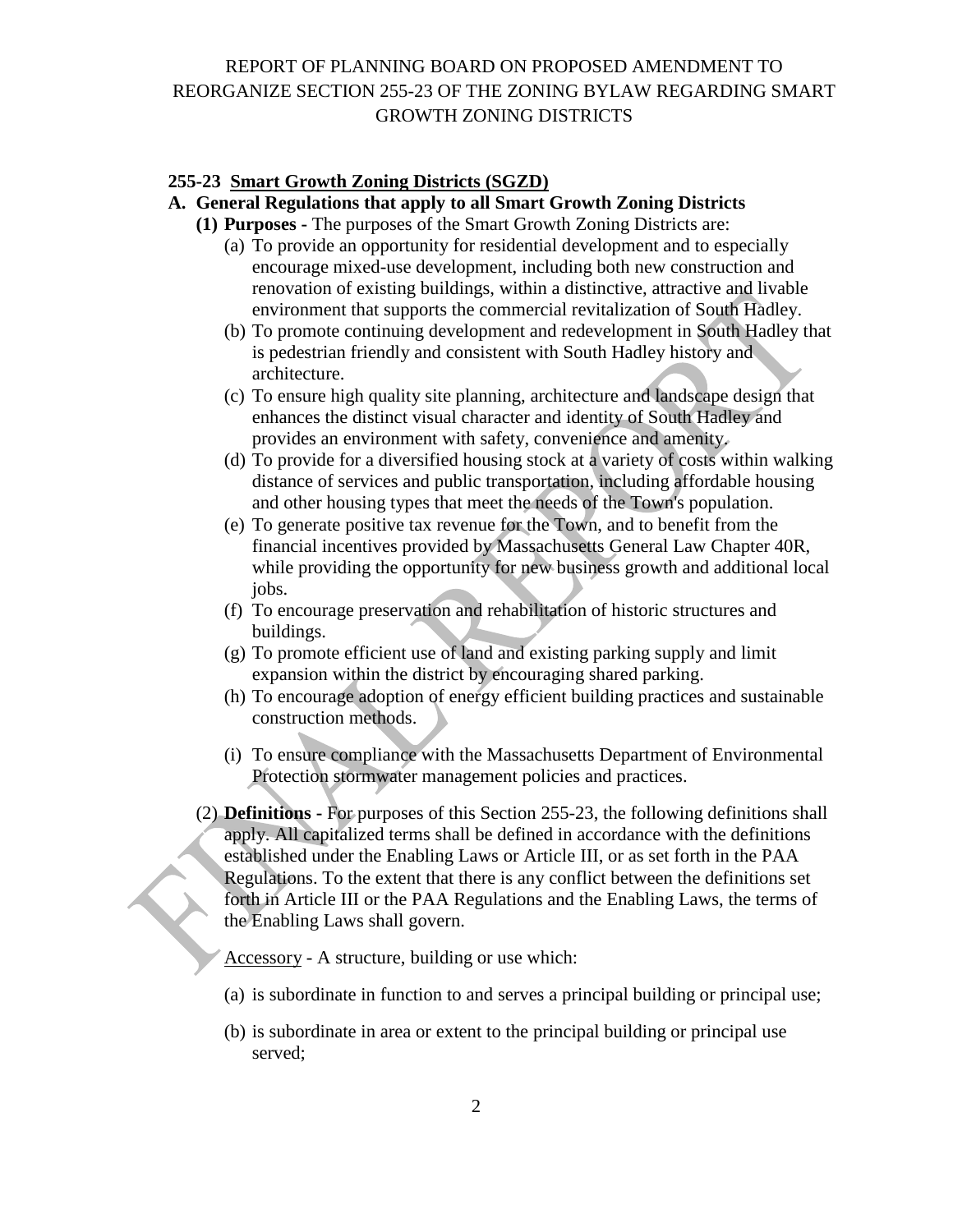- (c) contributes to the comfort, convenience, or necessity of occupants or the principal building or use; and
- (d) is located on the same lot as the principal building or use.

Administering/Monitoring Agent – An entity designated by the South Hadley Board of Selectmen, which may be the South Hadley Housing Authority or other qualified housing entity, with the power to monitor and to enforce compliance with the provisions of this section related to Affordable Units, including but not limited to computation of rental and sales prices; income eligibility of households applying for Affordable Units; administration of an approved housing marketing and resident selection plan; and recording and enforcement of an Affordable Housing Restriction for each Affordable Unit in the SGZD (See Section A(8))

Administrative Regulations – Administrative rules and provisions relative to Plan Approval that are adopted by the Planning Board pursuant to 40R and in its capacity as the 40R Plan Approval Authority under Section A(8). Such rules and regulations and any subsequent amendments must be approved by the Department of Housing and Community Development.

Affordable Homeownership Unit **-** A Dwelling Unit required to be sold to an Eligible Household per the requirements of this Section.

Affordable Housing – Housing that is affordable to and occupied by Eligible Households.

Affordable Housing Restriction **-** A deed restriction of an Affordable Unit meeting statutory requirements in Massachusetts General Law Chapter 1A(8)4 Section 31 and the requirements of Section A(8) of this Article.

Affordable Rental Unit **-** A Dwelling Unit required to be rented to an Eligible Household per the requirements of Section A(8).

Affordable Unit **-** The collective reference to Affordable Homeownership Units and Affordable Rental Units.

Allowed Use – A Principal, Accessory or other permitted Use listed under Section 255-23(B.). A Use that is not prohibited under Section 255-23(B.).

Annual Update **-** A list of all approved and currently proposed Smart Growth Districts within the Town of South Hadley and other associated information, to be filed on or before July  $31<sup>st</sup>$  of each year with the Massachusetts Department of Housing and Community Development pursuant to Massachusetts General Law Chapter 40R and applicable regulations (760 CMR 59.07(1)).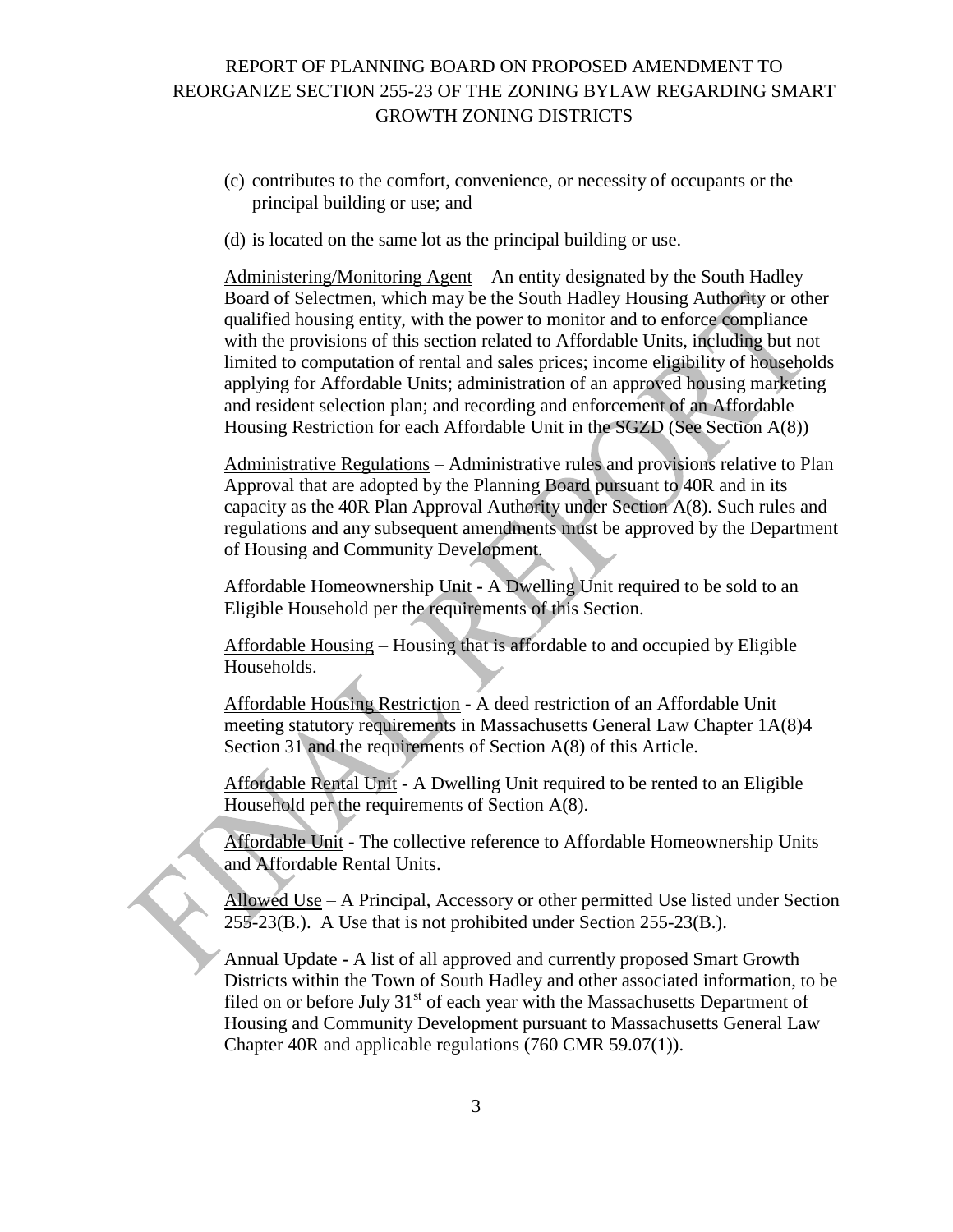Applicant **-** A landowner or other petitioner who files a plan for a Development Project subject to the provisions of this Section.

Area-wide Median Income **-** The median income, adjusted for household size, as reported by the most recent information from, or calculated from regulations promulgated by, the United States Department of Housing and Urban Development (HUD).

As-Of-Right or As-Of-Right Development **-** A use or Development Project allowable under this Section without recourse to a special permit, variance, zoning amendment, or other form of zoning relief. A Development Project that is subject to the Plan Review requirement of this Section shall be considered an As-Of-Right Development.

Building - A combination of any materials, whether portable or fixed, having a roof, to form a structure for the shelter of persons, animals or property. For the purpose of this definition "roof" shall include awning or any similar covering, whether or not permanent in nature. The word "building" shall be construed, where the context requires, as though followed by the words "or part or parts thereof."

Business - The transacting or carrying on of a trade or commercial enterprise with a view to profit or for livelihood.

Commercial - Any use classified under the category "Business Uses" in Section B.

Condominium - A system of ownership of real estate, including commercial, industrial, and attached and detached residential dwelling units, established pursuant to the Condominium Act of the Commonwealth of Massachusetts, Chapter 1A(8)3A of the Massachusetts General Laws, in which the apartments or dwelling units are individually owned and the land and common areas are owned in common. A condominium is not a use or a building type; rather it is a form of ownership that can apply to any use or building type.

Consumer Services **-** A barber shop, dry cleaning or laundry establishment, photographer's shop or studio or similar business where service is provided directly on the premises.

Density - The number of dwelling units per acre of land.

Department or DHCD – the Massachusetts Department of Housing and Community Development.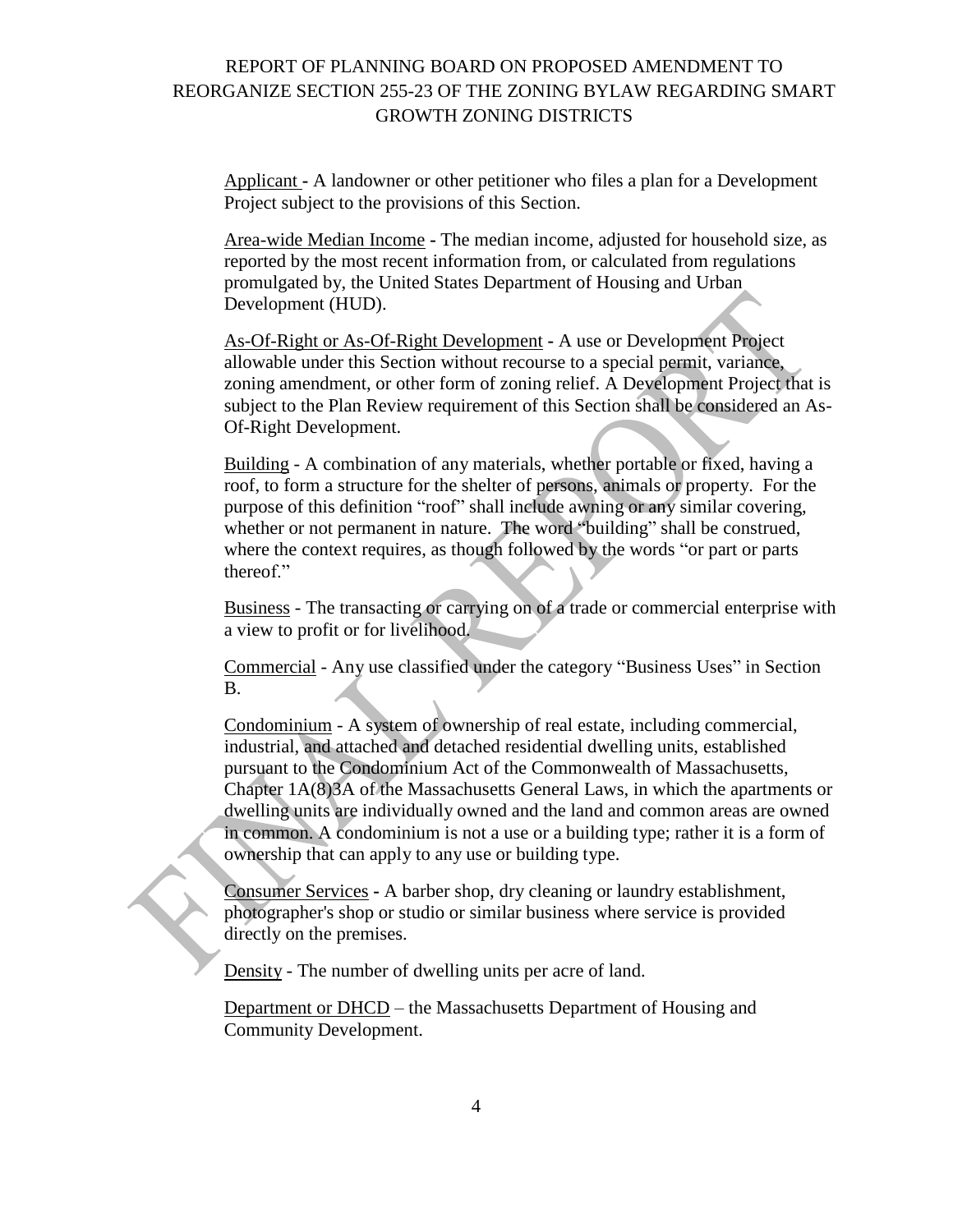Design Standards **–** Provisions adopted in accordance with Section B., that shall be applicable to all Development Projects within the SGZD that are subject to Plan Review by the Planning Board.

Development Project Or Project **-** A residential or mixed use development undertaken under this Section. A Development Project shall be identified as such on the Plan which is submitted to the Planning Board for Plan Review.

Dwelling - A building occupied exclusively as a residence for one or more families.

Dwelling - Single-Family - A detached dwelling containing one dwelling unit.

Dwelling - Two-Family - A dwelling containing two dwelling units.

Dwelling - Three-Family - A dwelling containing three dwelling units.

Dwelling - Multi-Family - A dwelling containing four or more dwelling units.

Dwelling Unit - A room or group of rooms designed and equipped exclusively for use as living quarters for only one family, including provisions for living, sleeping, cooking, and eating. The term shall include mobile homes but shall not include house trailers or recreational vehicles.

Eligible Household **-** An individual or household whose annual income is below eighty percent (A(8)0%) of the areawide median income as determined by the United States Department of Housing and Urban Development (HUD), adjusted for household size, with income computed using HUD's rules for attribution of income to assets.

Enabling Laws – M.G.L. Chapter 40R and 760 CMR 59.00

Family - One or more persons occupying a dwelling unit and living as a single housekeeping unit. For purposes of this Section 255-23:

(a) a family shall not exceed four (4) persons not related by blood or marriage, or

(b) notwithstanding the above, a family shall be deemed to include a Group Residence, Limited, further defined as a premises licensed, regulated, or operated by the Commonwealth of Massachusetts or operated by a vendor under contract with the Commonwealth for the residential living, care, or supervision in any single dwelling unit of five or more mentally ill or mentally retarded persons or persons with disabilities.

Floor Area - The sum of the areas of habitable or commercially usable space on all floors of a structure, including the interior floor area of all rooms (including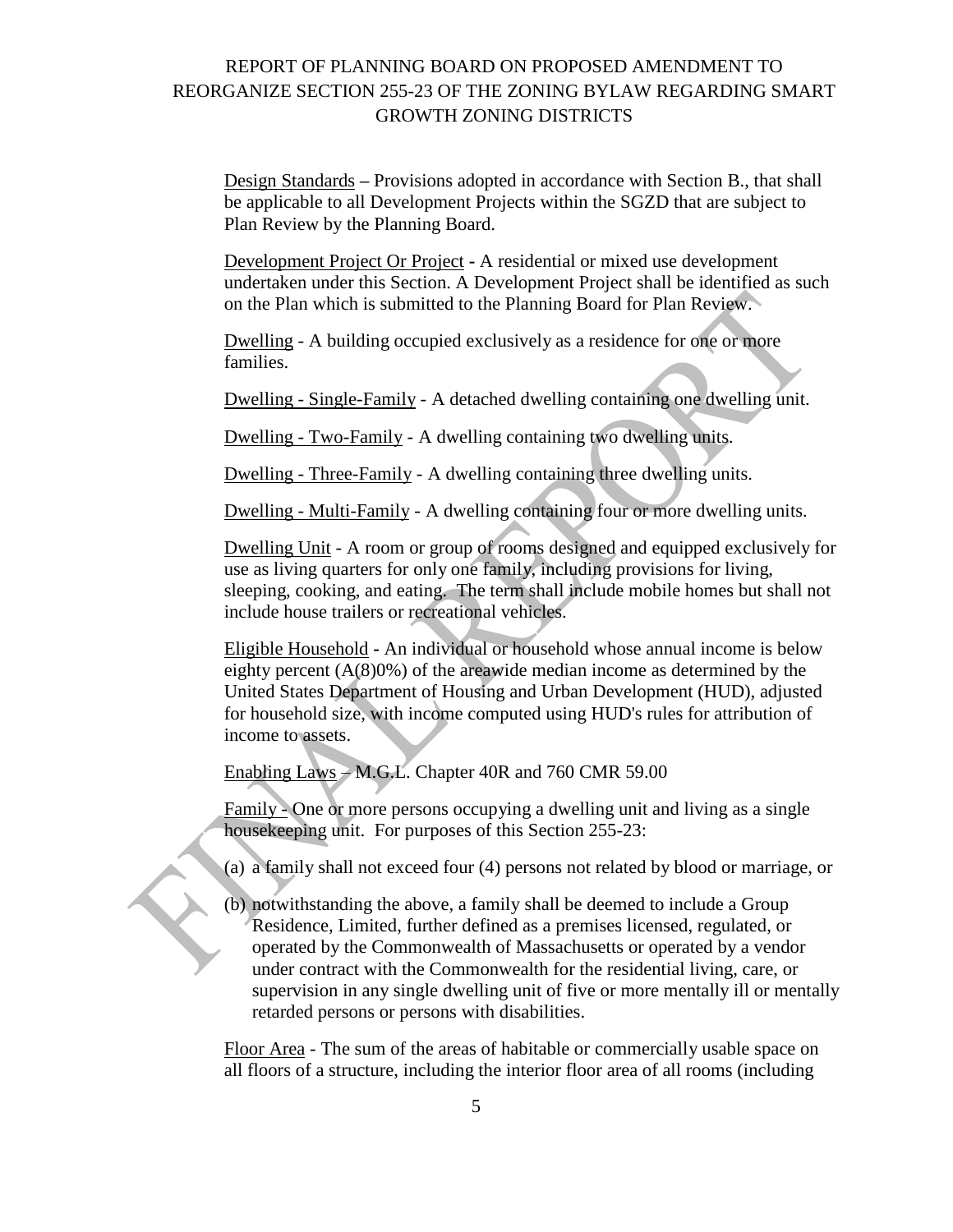bathrooms and kitchens), closets, pantries, hallways that are part of a dwelling unit or inside a commercial building, including habitable finished basements but excluding cellars or unfinished basements.

Frontage - The length of a front lot line adjacent to a street, provided however that the minimum frontage required by this By-Law shall be satisfied by a continuous, uninterrupted segment of such frontage.

Height - The vertical distance between the highest point of the roof of a building and the average finished grade of land on which the building is located. For purposes of this Section 255-23, the term "height" shall not apply to chimneys, steeples, flag or radio poles, antennas, aerators, required bulkheads, elevator penthouses, or other equipment appurtenances necessitated by the permitted use to which a building is put. In addition, the term, "height" shall not apply to solar energy collectors and equipment used for the mounting or operation of such collectors, provided however that such collectors or equipment shall not impair solar access of other building or other solar installations.

Institutional Use **-** A non-profit or quasi-public use or institution, such as a church, library, public or private school, municipally owned or operated building, structure or land, used for public purpose.

Loading Space - Off-street space logically and conveniently located for bulk pickups and deliveries by truck, scaled to delivery vehicles expected to be used, and accessible to such vehicles when required off-street parking spaces are filled. Required off-street loading space is not to be included as off-street parking space in computation of required off-street parking space.

Lot - A parcel of land which is or may be occupied by a principal building and its accessory buildings, together with such open yard areas as are required under the provisions of this Section 255-23. To be used for building purposes, such lot must have frontage on a street as defined below, excepting only a preexisting lot exempted by the provisions of Section 6 of Chapter 40A of the Mass. General Laws. A lot line is a boundary of a lot.

Master Plan - The South Hadley Master Plan adopted by the South Hadley Planning Board [DELETE: and Town Meeting], as amended.

Mixed-Use Development Project **-** A Development Project containing a mix of residential uses and non-residential uses as specified in Section 255-23(5) and subject to all provisions of this Section 255-23.

Non-Residential Use **-** Office, Retail, Restaurant, Service or Institutional Use, inclusive, or some combination of the same.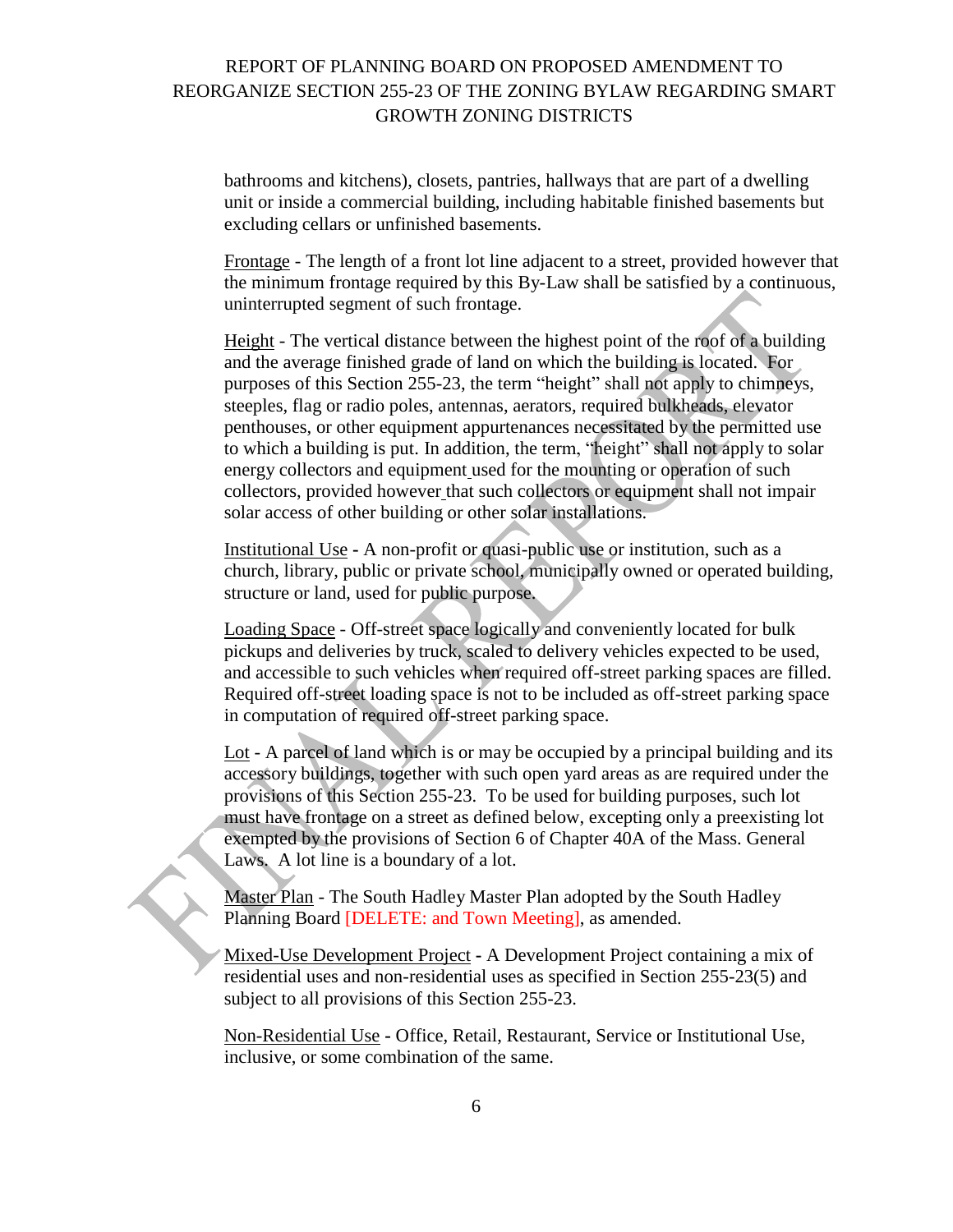Office - A workplace used for the transaction of business or non-profit functions, excluding as principal uses manufacturing, retail construction, and warehousing and including but not limited to professional offices and offices that support or manage on-site or off-site manufacturing, retailing, construction, and warehousing, as well as research laboratories and other facilities in which research activities are conducted. An office that is operated as part of another primary use on the use table shall be considered accessory to that primary use and not a separate use.

Parking (Off-Street) - For purposes of this Section 255-23(6), an off-street parking space shall consist of an area for parking an automobile with room for opening doors on both sides, together with properly related access to a street and sufficient maneuvering room, but shall be located totally outside of any street or alley right-of-way.

Plan **-** A plan depicting a proposed Development Project for all or a portion of the SGZD and which is submitted to the Planning Board for its review and approval in accordance with the provisions of this Section 255-23.

Plan Approval **-** The Planning Board's authorization, acting as the Plan Approval Authority (PAA) per the Enabling Laws, for a proposed Development Project based on a finding of compliance with this Section and Design Standards after the conduct of a Plan Review.

Plan Approval Authority (PAA) - The South Hadley Planning Board authorized under Article XI to conduct the Plan Approval process for purposes of reviewing Project applications and issuing Plan Approval decisions within the SGZD.

Plan Review **-** The review procedure established by this Article and administered by the Town of South Hadley Planning Board acting as PAA.

Principal Building - The primary use to which the premises are devoted, and the main purpose for which the premises exist.

Principal Use - The primary use to which the premises are devoted, and the main purpose for which the premises exist.

Project – A Residential Project or Mixed Use Development Project undertaken in accordance with the requirements of Section 255-23.

Residential Project – A Project that consists solely of residential, parking and accessory uses as defined in Section 255-23(B).

Residential Use **-** A building or part of a building containing Dwelling Units as defined herein above and parking that is accessory to the Dwelling Units.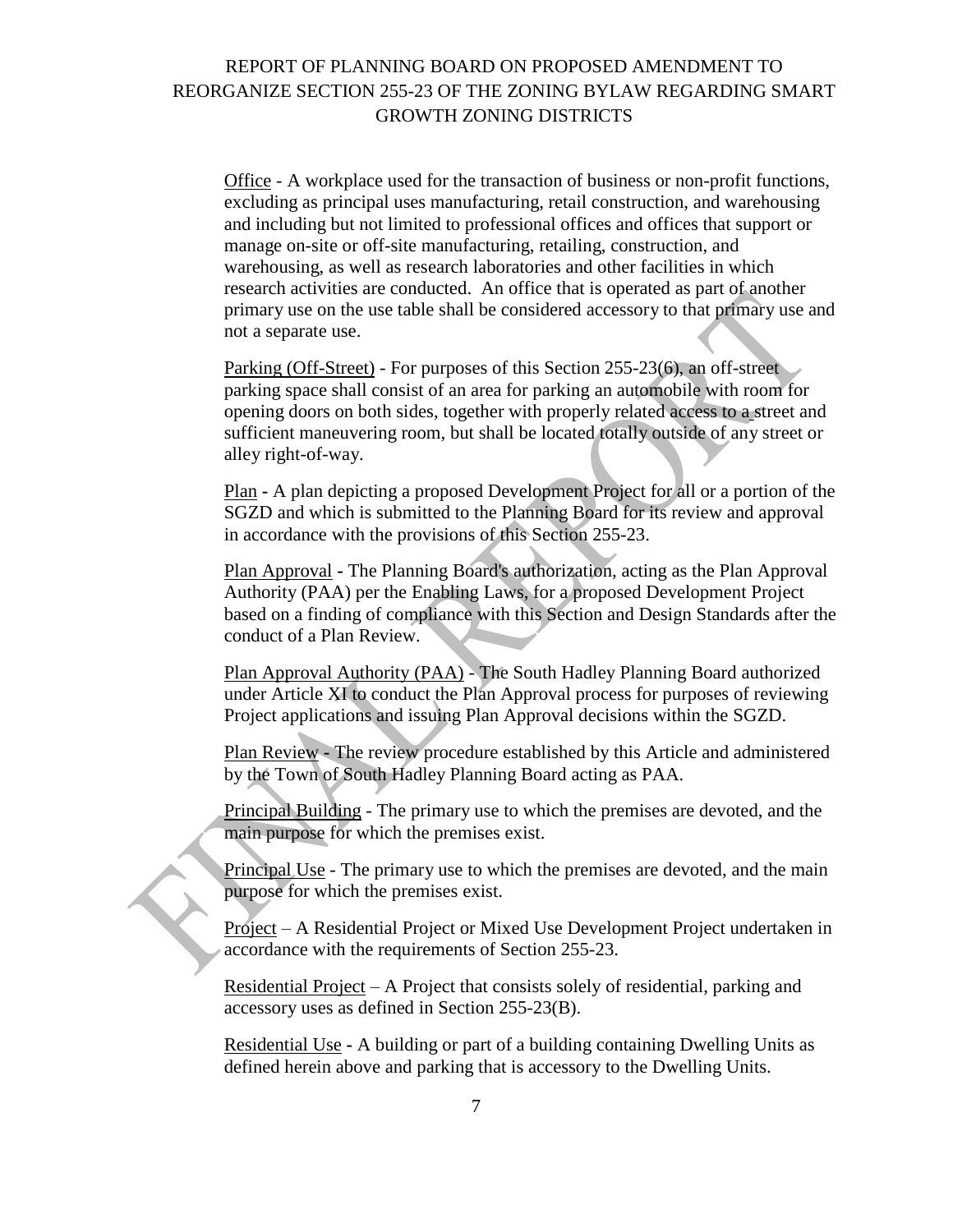Restaurant - A commercial establishment in which the primary activity consists of the preparation and serving of food for consumption on the premises or as takeout, including a bar or pub or other establishment that sells food and alcoholic beverages for on-premises consumption, excluding catering businesses and retail uses that sell prepared food.

Retail/Retail Sales - An establishment selling goods directly to the general public for personal and household consumption, including but not limited to an appliance store, bakery, delicatessen, drug store, florist, grocer, hardware store, liquor store, newsstand, shoe store, stationery store, convenience store, and variety store, excluding a restaurant.

School - A building devoted to the instruction or education in primary, secondary, high school, or post-high school grades.

Service - The performance of any act for the benefit of another with a view to profit or for a livelihood.

Setback - The minimum required unoccupied space or distance between lot line, and any part of a principal or accessory building nearest such lot line, such unoccupied space or area extending the entire distance across the lot. Front, side and rear setback lines are identified in accordance with the diagram below:

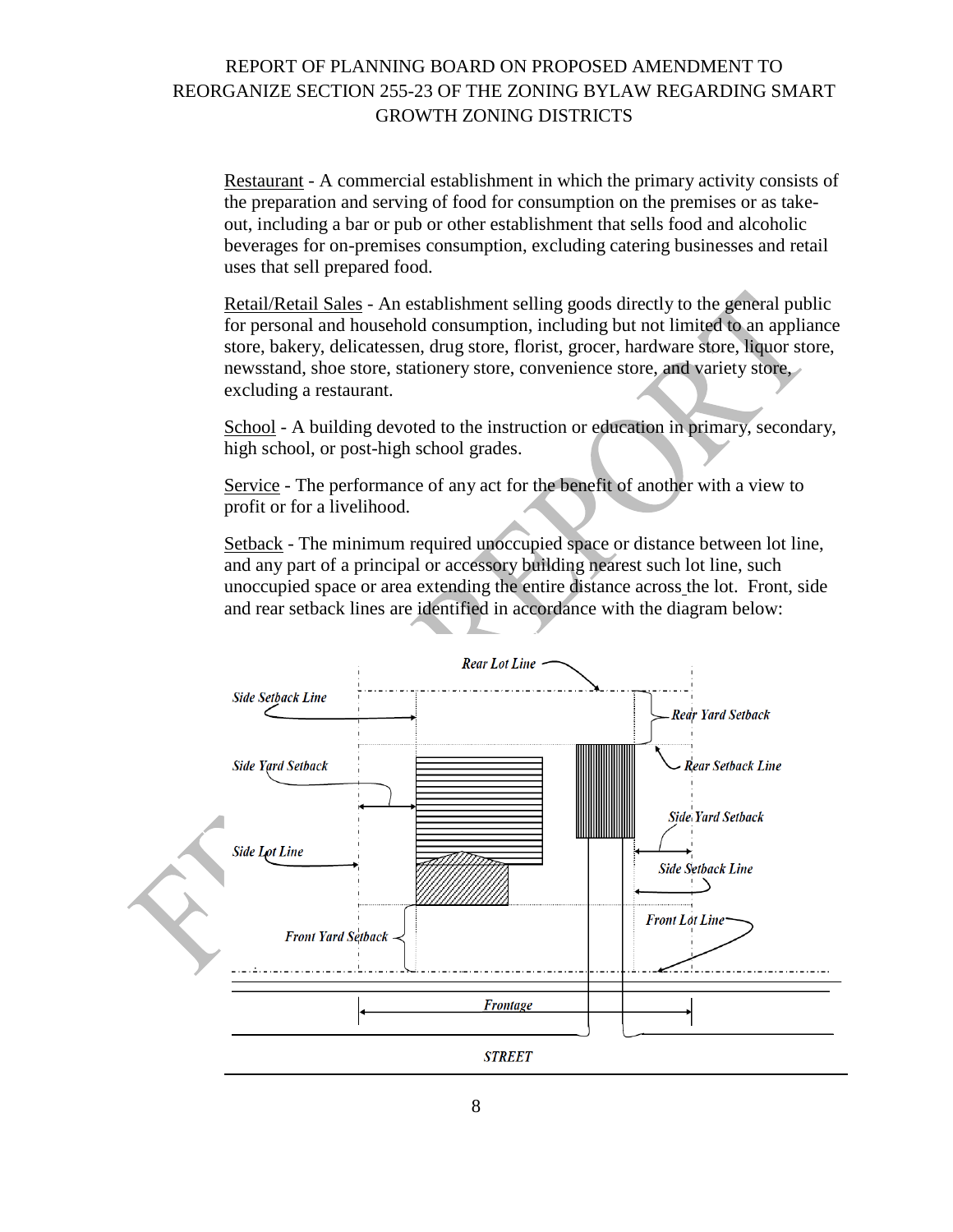Smart Growth Zoning District (SGZD) **-** An Overlay Zoning District adopted pursuant to Massachusetts General Law Chapter 40R, in accordance with the procedures for zoning adoption and amendment as set forth in Massachusetts General Law Chapter 40A and approved by the Department of Housing and Community Development pursuant to Massachusetts General Law Chapter 40R and applicable regulations.

Street - A way, whether public or private, set aside for the passage of persons, animals or vehicles, and which is:

- (a) a public way accepted by the Town or a way which the Town Clerk certifies is maintained and used as a public way; or
- (b) a way shown on a plan approved and endorsed by the Planning Board in accordance with Chapter 41 of the Mass. General Laws (Subdivision Control Law); or
- (c) a way in existence when said Subdivision Control Law became effective in South Hadley having, in the opinion of the Planning Board, sufficient width, suitable grades and adequate construction to provide for the needs of vehicular traffic in relation to the proposed use of the land abutting thereon or served thereby, and having sufficient and adequate municipal services to serve such land and the buildings erected or to be erected thereon.

Structure - A combination of materials assembled at a fixed location to give support or shelter, such as a building, framework, retaining wall, tent, reviewing stand, platform, bin, tower, fence, sign, pole, mast, or the like. The word "structure" shall be construed, where the context allows, as though followed by the words "or part or parts thereof."

Underlying Zoning **-** The zoning requirements adopted pursuant to Massachusetts General Law Chapter 40A that are otherwise applicable to the geographic area in which the SGZD is located, as said requirements may be amended from time to time.

Unrestricted Unit **-** A Dwelling Unit that is not restricted as to rent, price or eligibility of occupants.

Use - The purpose for which land or a building or structure is arranged, designed, intended or erected, or for which land or a building or structure is or may be occupied.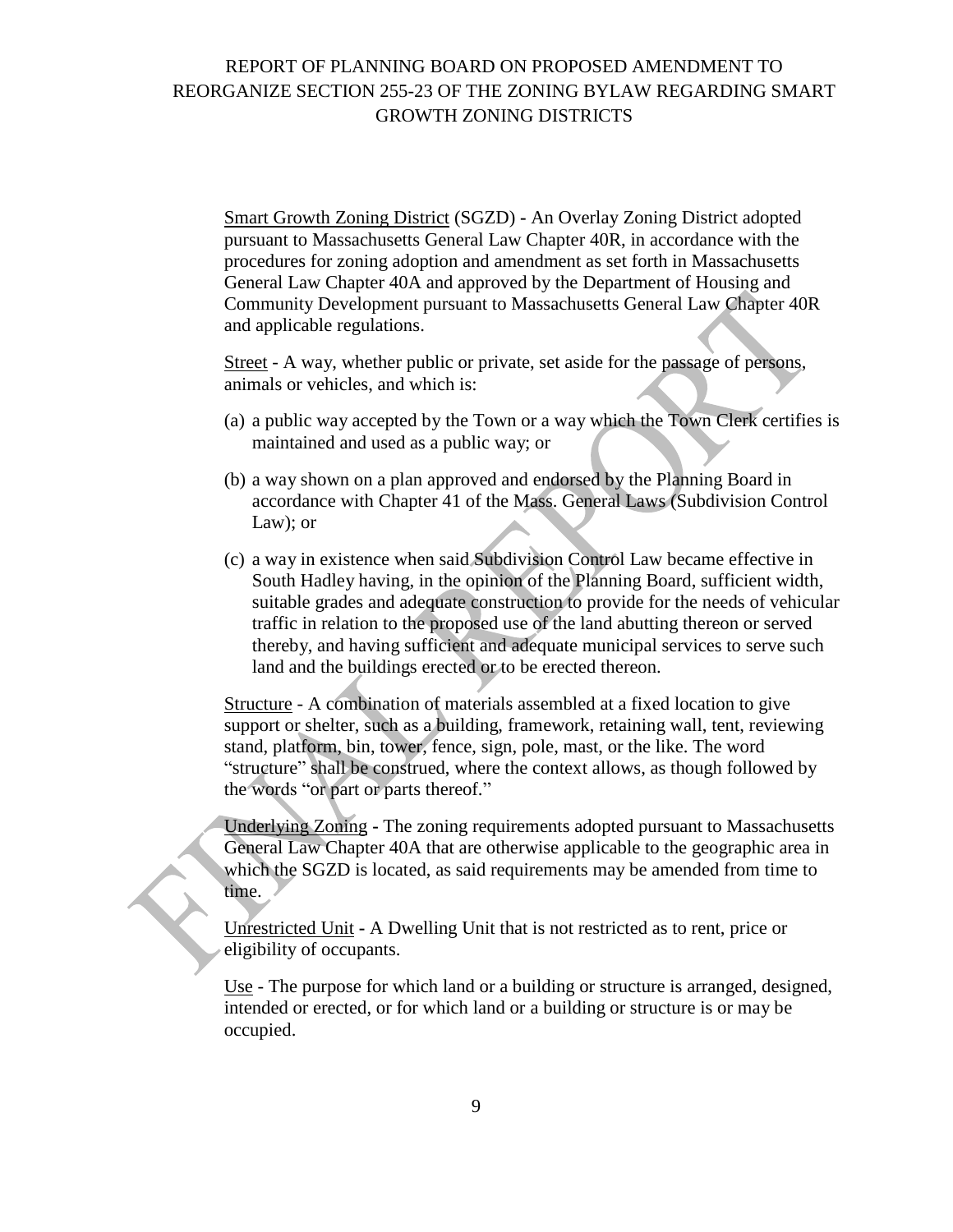- **(3) Scope and Authority -** The Smart Growth Zoning District is established pursuant to the Enabling Laws, and shall be deemed to overlay the parcels as shown on the Zoning Map of the Town of South Hadley, as amended. The Underlying Zoning shall remain in effect, and the Applicant shall have the option of applying for Plan Approval pursuant to the zoning controls set forth in this Article or complying with all applicable zoning controls set forth in the Zoning Bylaw of the Town of South Hadley for the underlying district(s) or for other overlay zoning that may be therein defined. Development Projects proceeding under this Article shall be governed solely by the provisions of this Article and shall be deemed exempt from the standards and/or procedures of the Underlying Zoning and other overlay provisions, including limitations upon the issuance of building permits for residential uses related to a rate of development or phased growth limitation or to a local moratorium on the issuance of such permits, or to other building permit or dwelling unit limitations.
- **(4) Performance Standards –** All permitted uses must comply with the following:
	- (a) Does not regularly emit noxious odors, or dust particles, or smoke, or poses danger, such as manufacture of acids, gases, fertilizers and glue, petroleum refining, reduction of animal matter, and manufacture of cement, gypsum, or explosives.
	- (b) Does not present a danger to persons within or outside the SGZD by reason of emission of odor, fumes, gases, particulate matter, smoke, noise, vibration, glare, radiation, electrical interference, threat of fire or explosion, or any other reason.
	- (c) Complies with the town Stormwater Management Bylaw as provided to DHCD on September 1A(8), 2015, regardless of the amount of area being disturbed. Until such time that the Town of South Hadley has qualified for a density bonus payment under 760 CMR 59.06(2) for one or more 40R bonus units permitted within the SHFSGD, any subsequent amendments to Stormwater Management Bylaw shall not apply to Development Projects in the SGZD until DHCD has received written notice of such amendment(s) and determined that such amendment(s) does not Unduly Restrict development within the SGZD as per 760 CMR 59.02.
- (5) **Mixed-Use Development** Development Projects may include a portion not to exceed 50% of the total gross floor area to be used for non-residential uses including Office, Retail, Restaurant, Service or Institutional Uses. Residential units must generally be located above the first-floor but may be permitted in first floor portions of the building where that portion of the building fronts on a public way, the Planning Board must determine that it is principally a residential street or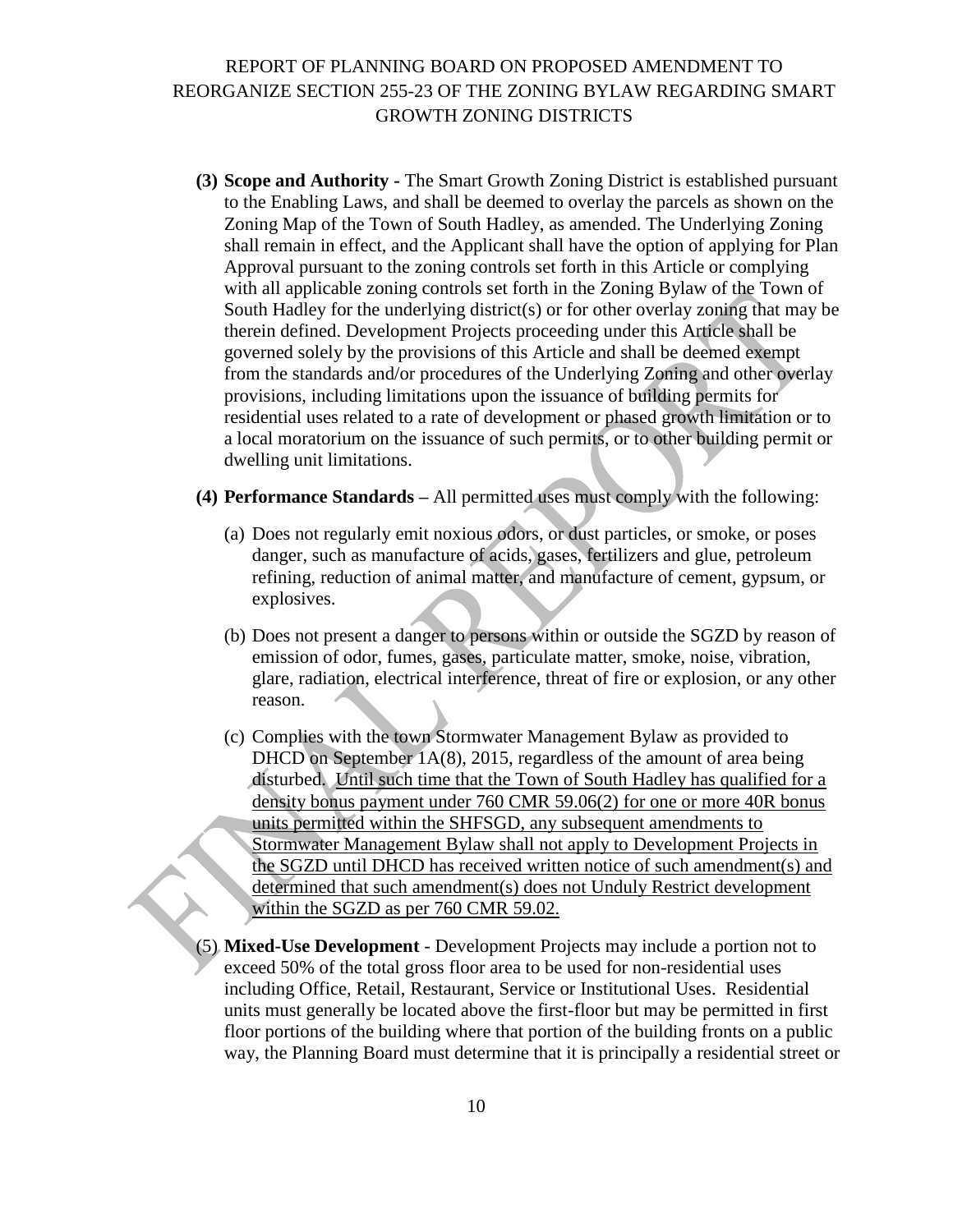that such first floor residential use would be in keeping with the character of the adjoining land uses.

### (6) **Off-Street Parking and Loading**

(a) Off-Street Parking - Retail stores, offices and Consumer Service establishments located within three hundred (300) feet of a public off-street parking facility shall be exempt from off-street parking requirements. In all other cases, off-street parking shall be provided to meet the following minimum requirements:

| <b>USE</b>                                         | <b>Number of Parking Spaces</b> |
|----------------------------------------------------|---------------------------------|
| <b>Retail or Restaurant</b>                        |                                 |
| Office and Institutional                           | 2 per 1,000 square feet         |
| <b>Residential Units</b>                           | 1.25 per unit                   |
| Other Non-Residential, less than 2,000 square feet | $\cup$                          |
| Other Non-Residential, 2,000 square feet or more   | 1 per $2,000$ square feet.      |
| leasable space in excess of 2,000 square feet      |                                 |
|                                                    |                                 |

As indicated above, off-street parking is not required for Other Non-Residential uses in the district unless such use exceeds 2,000 square feet of net floor area.

(b) Off-Street Loading & Delivery - Off-street loading spaces shall be provided to meet or exceed the following minimum requirements:

| Use                                             | <b>Number of Parking Spaces</b> |
|-------------------------------------------------|---------------------------------|
| Restaurant - leasable space in excess of 2,000  | 1 space per 2,000 square        |
| square feet                                     | feet                            |
| Other allowed Secondary Use - leasable space in | 1 space per 5,000 square        |
| excess of 2,000 square feet                     | feet                            |

The Planning Board may waive the loading space requirement if the Applicant provides a plan proving that the loading space is not needed or can be shared.

- (c) Location of Parking Any surface parking lot shall, to the maximum extent feasible, be located at the side or rear of a building, relative to any public right-of-way, public open space, or pedestrian way. In no case shall surface parking for new construction be permitted within the required front yard setbacks.
- (d) Waiver of Parking Requirements The Planning Board may grant a Plan Approval making such modifications in the standards or prescribe safeguards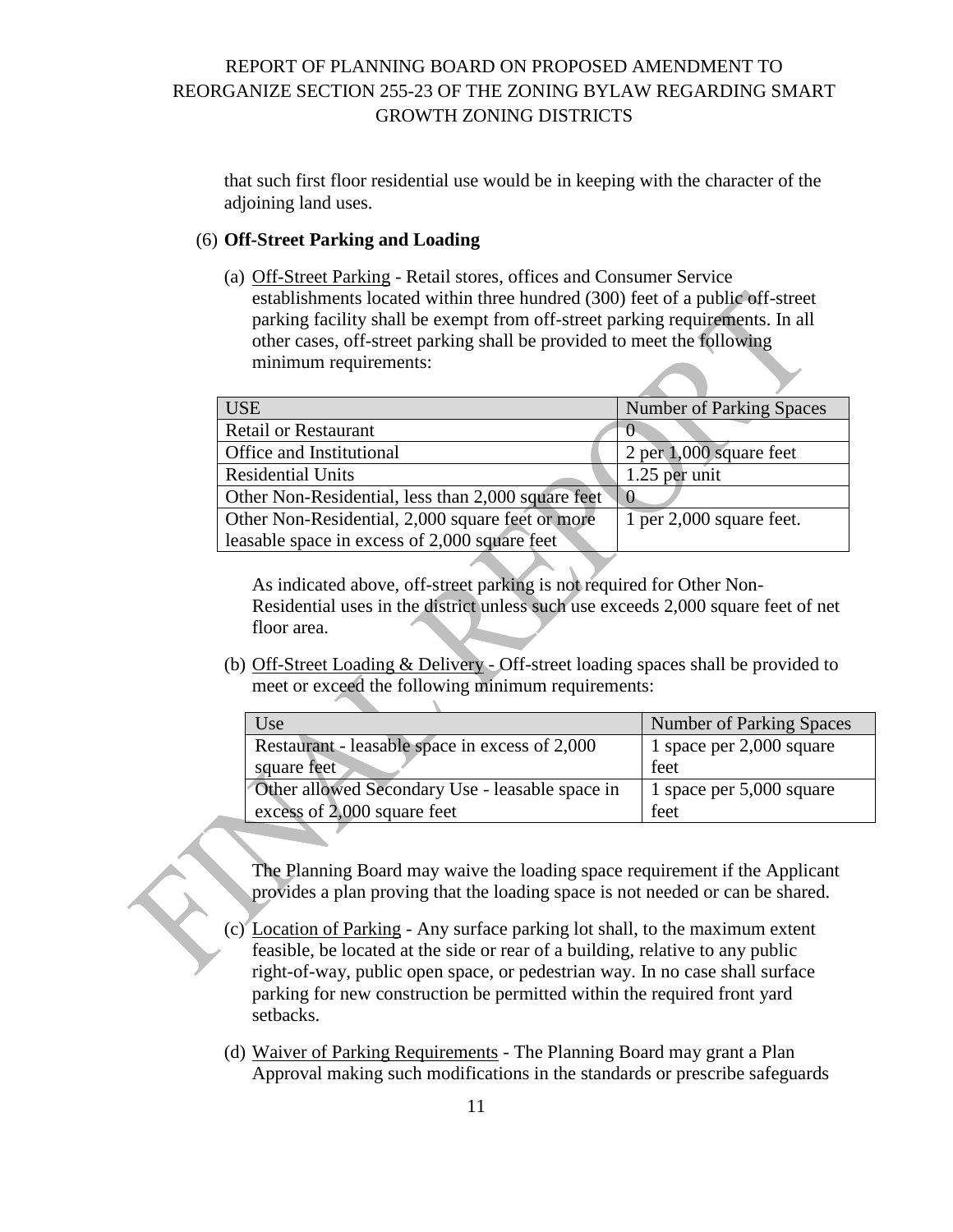and conditions as it shall warrant appropriate, provided that it finds that it is impractical to meet the standards and that such modifications are appropriate by reason of the proposed use and will not result in or worsen parking or traffic problems in the SGZD. The Planning Board may impose conditions of use or occupancy appropriate to such modifications.

(e) Shared Use of Required Parking - Shared use may be made of required parking spaces by intermittent use establishments, for example, churches, assembly halls or theaters, whose peak parking demand is only at night or on specific days of the week; by other uses whose peak demand is only during the day; or in public parking lots. At the time of application, a formal agreement shall be made in writing by the owners of the uses involved concerning the number of spaces involved, substantiation of the fact that such shared use is not overlapping or in conflict, and the duration of the agreement.

The applicant shall demonstrate that shared spaces will meet parking demands by using accepted methodologies (e.g., the Urban Land Institute Shared Parking Report, ITE Shared Parking Guidelines, or other industry established studies on shared parking).

- (f) Cooperative Establishment and Operation of Parking Areas Required spaces for any number of uses may be provided in a combined lot or lots (public or private), provided that the number of spaces in the combined facility shall not be less than the sum of those required of the individual uses, with allowances made, upon formal designation, for night use or for separate and distinct working shifts, and provided also that such lot or lots shall be within 600 feet of the principal buildings served.
- (g) Parking Design Parking shall be designed and constructed to comply with all applicable disability access requirements including but not limited to the Americans with Disabilities Act (ADA) and 521 CMR.
- (7) **Open Spaces and Recreational Areas** The site design for Development Projects may include common open space and facilities. Where proposed, the plans and any necessary supporting documents submitted with an application for Plan Approval within the SGZD shall show the general location, size, character, and general area within which common open space or facilities will be located. The plans and documentation submitted to the Planning Board shall include a description of proposed ownership and maintenance provisions of all common open space and facilities and, if requested by the Planning Board, any necessary restrictions or easements designed to preserve the open space and recreational areas from future development. Upon consideration of the above information, the Planning Board may approve a waiver as provided for in Section 255-23(10) for a front setback to allow for common open space or facilities.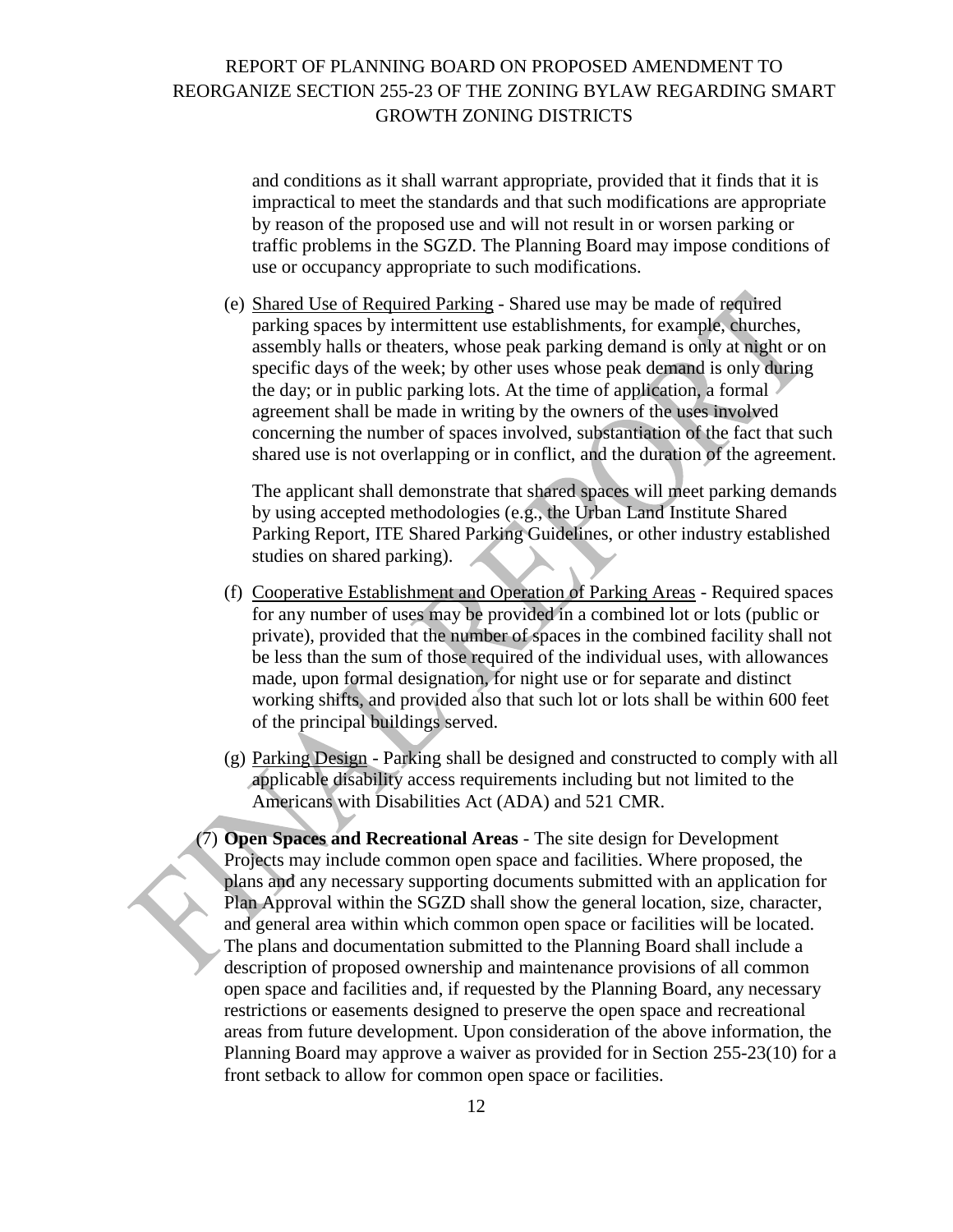#### (8) **Affordable Housing**

- (a) Affordable Units shall comply with the following requirements:
	- [1] The monthly rent payment for an Affordable Rental Unit, including utilities and parking, shall not exceed thirty percent (30%) of the maximum monthly income permissible for an Eligible Household, assuming a household size equal to the number of bedrooms in the unit plus one, except in the event of an Eligible Household with a Section A(8) voucher in which case program rent limits shall apply.
	- [2] For an Affordable Homeownership Unit the monthly housing payment, including mortgage principal and interest, private mortgage insurance, property taxes, condominium and/or homeowner's association fees, insurance, and parking, shall not exceed thirty percent (30%) of the maximum monthly income permissible for an Eligible Household, assuming a household size equal to the number of bedrooms in the unit plus one.
	- [3] Affordable Units required to be offered for rent or sale shall be rented or sold to and occupied only by Eligible Households.
- (b) Number of Affordable Units Twenty percent (20%) of all Dwelling Units and twenty-five percent (25%) of all rental Dwelling Units constructed in a Development Project shall be Affordable Units. Provided however, for Development Projects in which all of the Dwelling Units are limited to occupancy by elderly persons and/or by persons with disabilities, twenty-five percent (25%) of the Dwelling Units shall be Affordable Units, whether the dwelling units are rental units or ownership units.
- (c) Fractional Units When the application of the percentages specified in Section  $A(8)(a)$  results in a number that includes a fraction, the fraction shall be rounded up to the next whole number.
- **(d)** Design and Construction Affordable Units must be dispersed equitably and proportionately throughout a Development Project, including, where applicable, across all buildings, floors and unit types. Affordable Units must be comparable in initial construction quality and exterior design to the Unrestricted Units. However, nothing in this section is intended to limit a homebuyer's rights to renovate a Dwelling Unit under applicable law. The Affordable Units must have access to all on-site amenities. Affordable Units shall be finished housing units. All Affordable Units must be constructed and occupied not later than concurrently with construction and occupancy of Unrestricted Units. In Development Projects that are constructed in phases,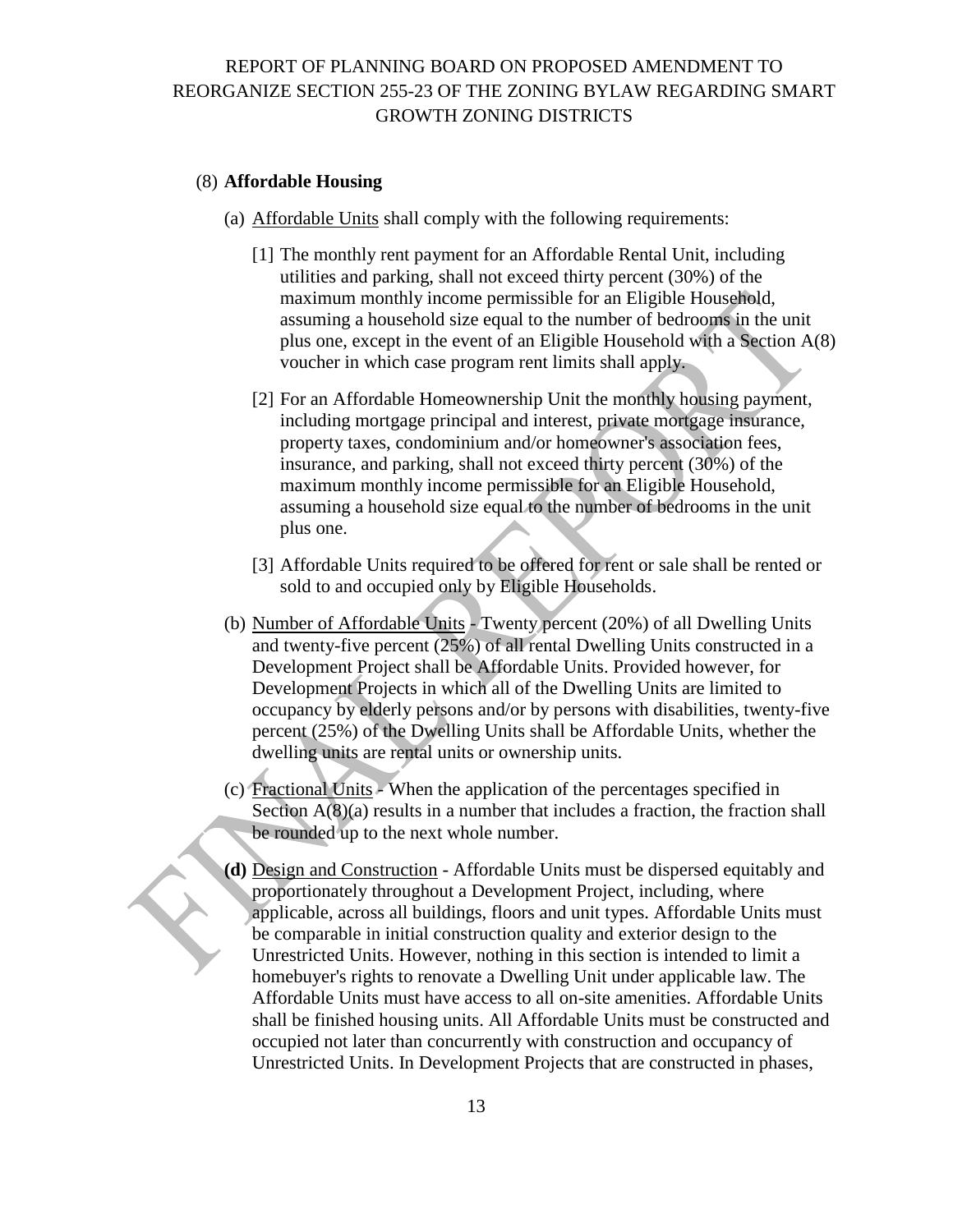Affordable Units must be constructed and occupied in proportion to the number of units in each phase of the Development Project.

- (e) Unit Mix The total number of bedrooms in the Affordable Units shall be at least proportionate to the total number of bedrooms in all units of the Project of which the Affordable Units is part.
- (f) Affordable Housing Restriction Each Affordable Unit shall be subject to an Affordable Housing Restriction approved by DHCD, pursuant to 40R, and recorded with the County Registry of Deeds or Land Court Registry District of the County. All Affordable Housing Restrictions must include, at minimum, the following:
	- [1] A description of the Affordable Homeownership Unit, if any, by address and number of bedrooms; and a description of the overall quantity and number of bedrooms and number of bedroom types of Affordable Rental Units in a Development or portion of a Development which are rental. Such restriction shall apply individually to the specifically identified Affordable Homeownership Unit and shall apply to a percentage of rental units of a rental Development or the rental portion of a Development without specific unit identification.
	- [2] The term of the Affordable Housing Restriction which shall be in perpetuity or for the longest period customarily allowed by law but shall be no less than thirty (30) years.
	- [3] The name and address of the Monitoring Agent with a designation of its power to monitor and enforce the Affordable Housing Restriction.
	- [4] Reference to a housing marketing and resident selection plan, to which the Affordable Unit is subject, and which includes an affirmative fair housing marketing program, including public notice and a fair resident selection process. If approved by DHCD, pursuant to 40R, the housing marketing and selection plan may provide for local preferences in resident selection. The plan shall designate the household size appropriate for a unit with respect to bedroom size and provide that preference for such unit shall be given to a household of the appropriate size.
	- [5] A requirement that buyers or tenants will be selected at the initial sale or initial rental and upon all subsequent sales and rentals from a list of Eligible Households compiled In accordance with the housing marketing and selection plan.
	- [6] Reference to the formula pursuant to which rent of a rental unit or the maximum resale price of a homeownership unit will be set.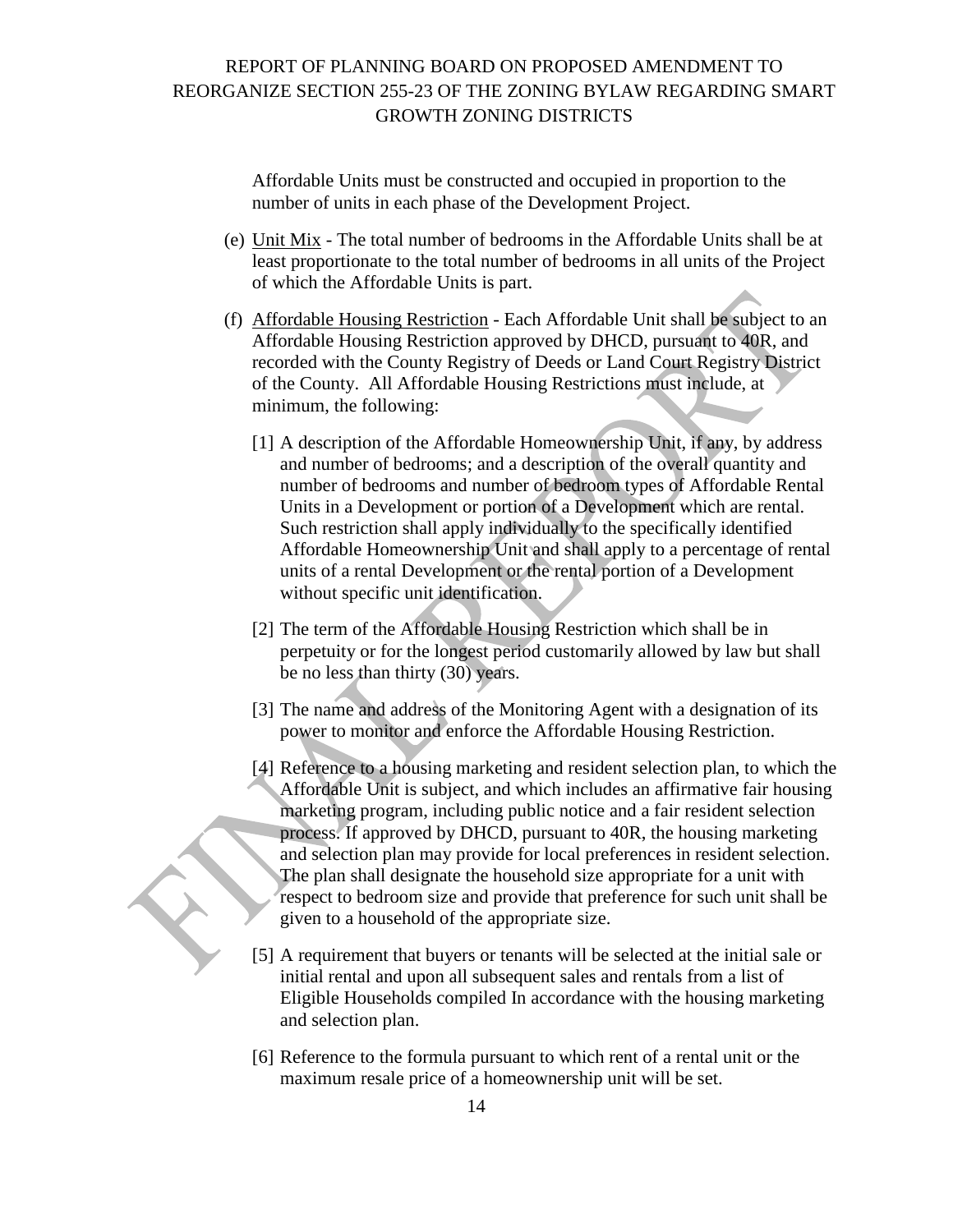- [7] A requirement that only an Eligible Household may reside in an Affordable Unit and that notice of any lease or sublease of any Affordable Unit shall be given to the Monitoring Agent.
- [8] Provision for effective monitoring and enforcement of the terms and provisions of the Affordable Housing Restriction by the Monitoring Agent.
- [9] Provision that the restriction on an Affordable Homeownership Unit shall run in favor of the Monitoring Agent and the Town of South Hadley, in a form approved by municipal counsel and DHCD pursuant to the Enabling Laws, and shall limit initial sale and re-sale to and occupancy by an Eligible Household.
- [11]Provision that the owner(s) or manager(s) of Affordable Rental Unit(s) shall file an annual report to the Monitoring Agent, in a form specified by that agent certifying compliance with the provisions of this Section 255-  $23(A(8))$  and containing such other information as may be reasonably requested in order to ensure affordability.
- [12]Provision that the restriction on Affordable Rental Units in a rental Project or rental portion of a Project shall run with the rental Project or rental portion of a Project and shall run in favor of the Monitoring Agent and the Town of South Hadley, in a form approved by municipal counsel and DHCD pursuant to the Enabling Laws, and shall limit rental and occupancy to an Eligible Household.
- [13]A requirement that residents in Affordable Units provide such information as the Monitoring Agent may reasonably request in order to ensure affordability.
- [14]Designation of the priority of the Affordable Housing Restriction over other mortgages and restrictions.
- (g) Administration The Monitoring Agent shall ensure the following (See Section 255-23(A)(2) Definitions):
	- [1] Prices of Affordable Homeownership-Units are properly computed; rental amounts of Affordable Rental Units are properly computed.
	- [2] Income eligibility of households applying for Affordable Units is properly and reliably determined.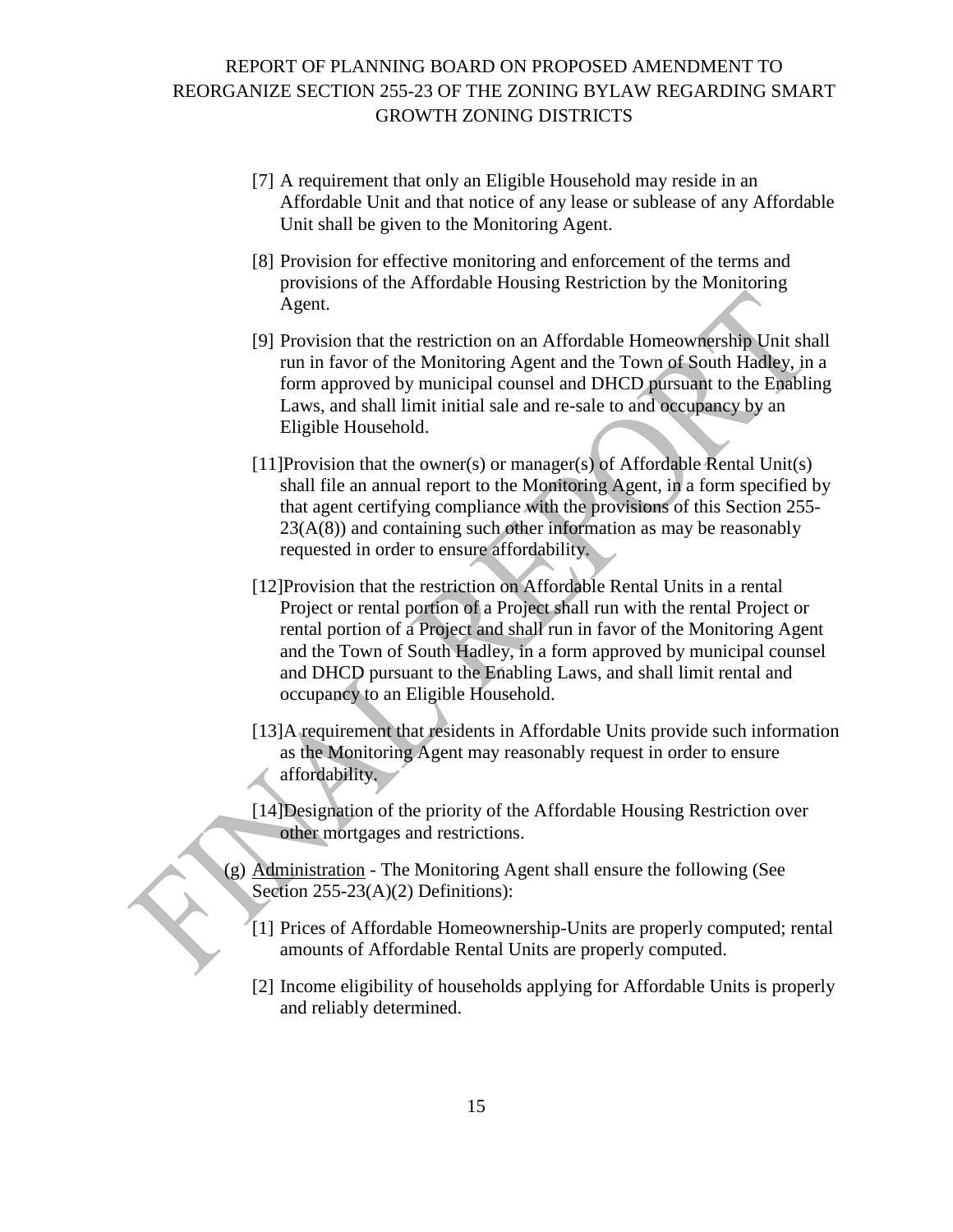- [3] The housing marketing and resident selection plan has been approved by DHCD pursuant to the Enabling Laws, conforms to all requirements and is properly administered.
- [4] Sales and rentals are made to Eligible Households chosen in accordance with the housing marketing and resident selection plan with appropriate unit size for each household being properly determined and proper preference being given.
- [5] Affordable Housing Restrictions meeting the requirements of this section are recorded with the Hampshire County Registry of Deeds or Land Court. In the case where the Monitoring Agent cannot adequately carry out its administrative duties, upon certification of this fact by the Planning Board or by the Department of Housing and Community Development, the administrative duties shall devolve to and thereafter be administered by a qualified housing entity designated by the South Hadley Board of Selectmen.
- (h) Costs of Housing Marketing and Selection Plan The housing marketing and selection plan may make provision for payment by the owner of reasonable costs to the Monitoring Agent and the owner shall pay reasonable costs to the Monitoring Agent to develop, advertise, and maintain the list of Eligible Households and to monitor and enforce compliance with affordability requirements.

In combination, the various documentation required under Section  $A(8)$ , to be submitted with an application for Plan Approval, shall include details about construction related to the provision, within the development, of units that are accessible to the disabled and appropriate for diverse populations, including households with children, other households, individuals, households including individuals with disabilities, and the elderly.

- (9) **Plan Approval Procedures -** The Planning Board shall adopt and file with the Town Clerk Administrative Regulations relative to the application requirements and contents for Plan Review, subject to approval by the Massachusetts Department of Housing and Community Development. Plan approval procedures shall be as follows:
	- (a) Pre-Application Requirements Prior to the submittal of a Plan for Plan Approval, a "Concept Plan" may be submitted to help guide the development of the definitive submission for project build out. Such Concept Plan shall reflect the following:
		- [1] Overall building envelope areas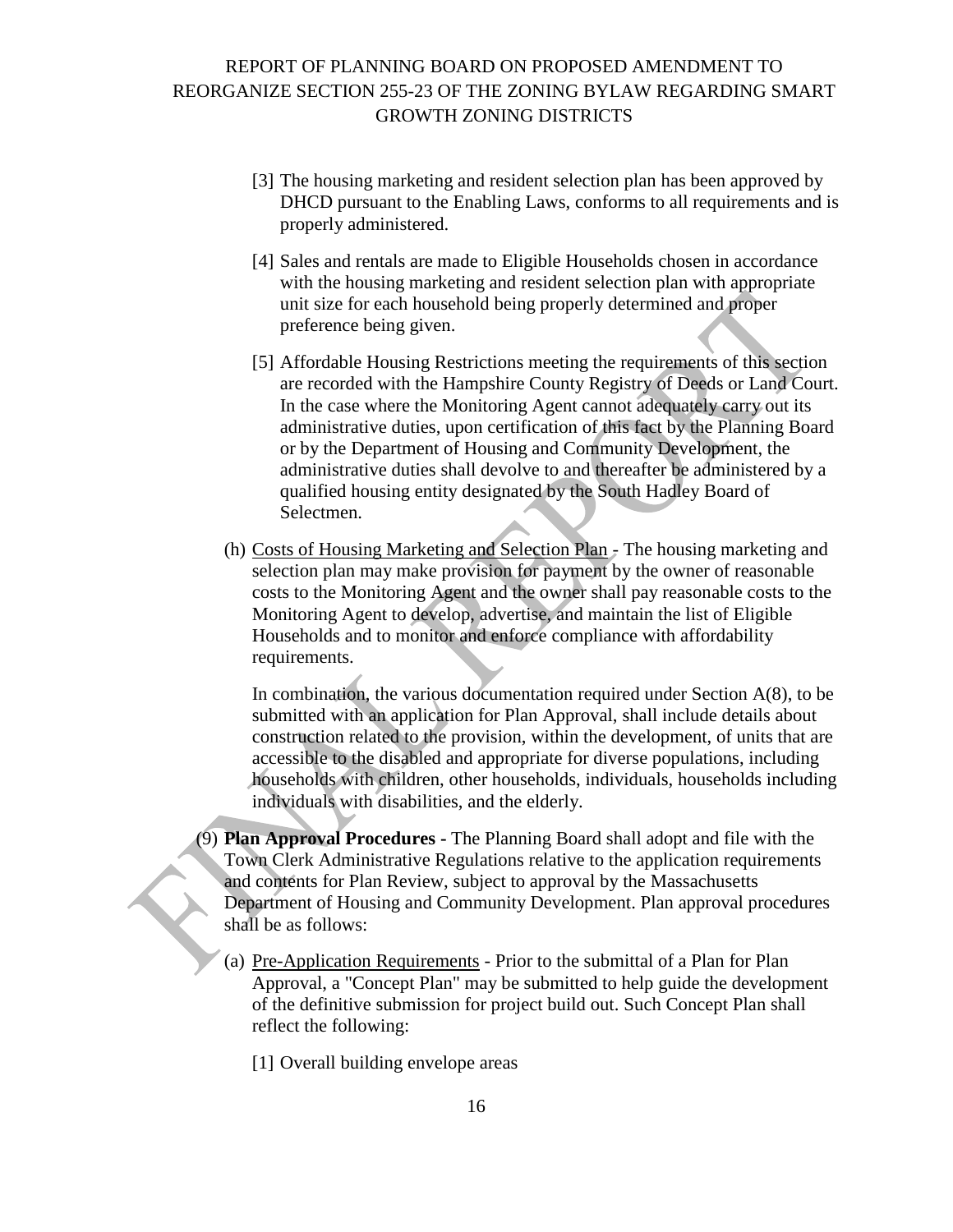- [2] Open space and natural resource areas
- [3] General site improvements, drainage plans, groupings of buildings and proposed land uses
- [4] Anticipated parking spaces and locations
- [5] Site vehicular access

The Concept Plan is intended to be used as a tool for both the Applicant and the Planning Board to ensure that the proposed Project design will be consistent with the Design Standards and other requirements of the SGZD.

- (b) Application Procedures All Projects are subject to Plan Approval.
	- [1] Submittal
		- [a] An application for Plan Approval shall be submitted in accordance with the requirements herein and further specified in the SGZD Administrative Regulations, on the form provided by the PAA along with the application fees set forth in the Administrative Regulations. The application shall be accompanied by such plans and other documents as required by the Administrative Regulations required to verify compliance with any of the provisions of this Section in a manner that, as defined in 760 CMR 59.02, does not Unduly Restrict development within the SGZD. In addition to the submission requirements of Administrative Regulations, an application for Plan Approval shall also include all of the following:
			- Development narrative including all uses, breakdown of square footage for each use, number of housing units and zoning summary.
			- Photos of adjacent properties and other properties impacted by the development project.
		- [b] All plans shall be prepared by certified architects or engineers as required by the Massachusetts Building Code and shall include all of the following:
			- $\bullet$  Building plans all levels including roof
			- $\bullet$  Building elevations all sides including courtyards and interior lot elevations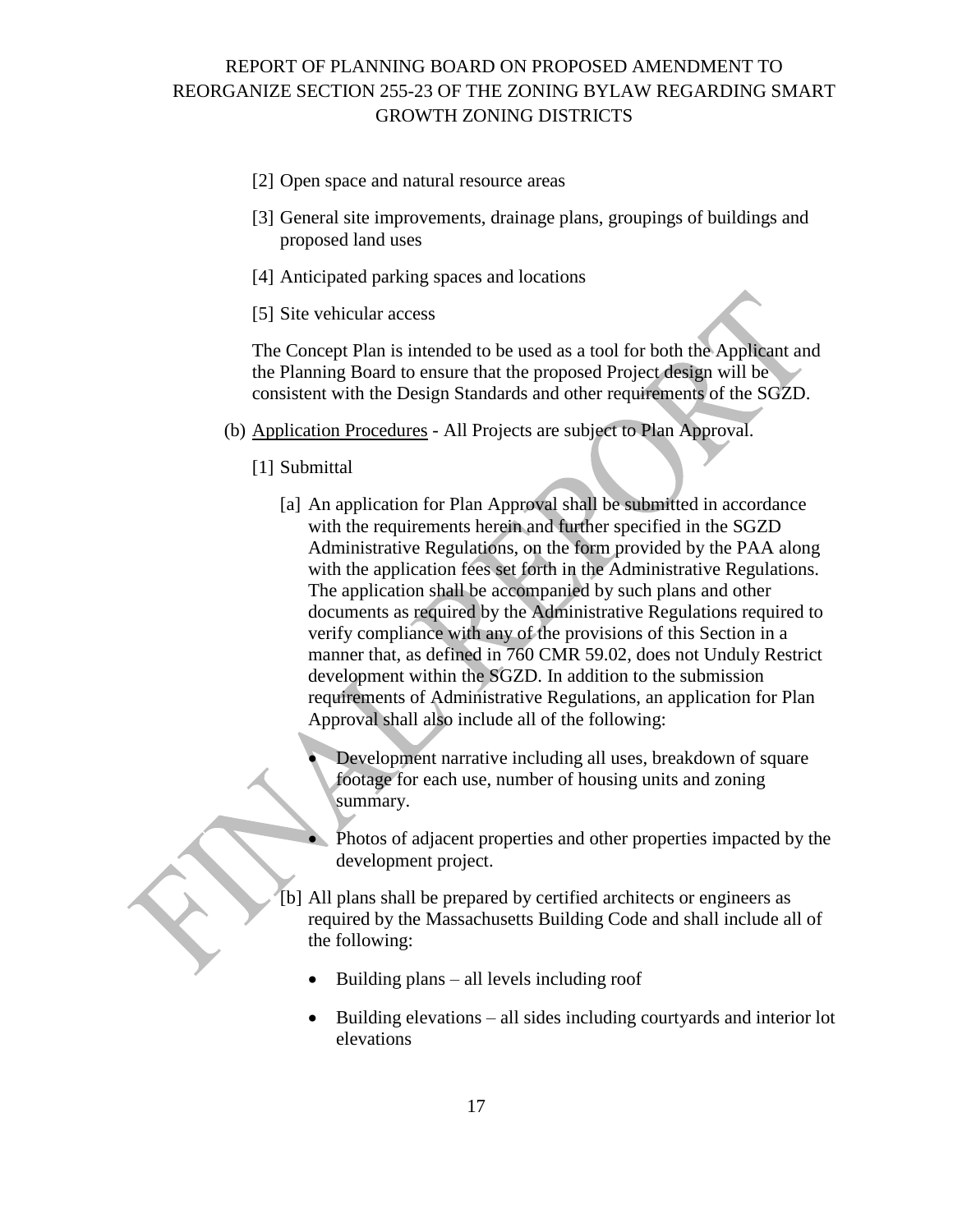- Massing perspective sketches or renderings illustrating the key elements of the development proposal within its context
- Proposed exterior lighting plan with photometric information
- Proposed stormwater management plan with rainwater calculations in accordance with the town's Stormwater management Bylaw regardless of the size of the land area being disturbed. However, this is not required if the Planning Board as the Stormwater Management Permitting Authority determines that the area of disturbance is so de minimis as to render calculations insignificant.
- The documents shall clearly differentiate between existing and proposed work by use of screened lines or color. Changes and revisions to subsequent submittals shall be prominently noted.
- [c] An application for Plan Approval shall be filed by the Applicant with the Town Clerk. A copy of the application, including the date of filing certified by the Town Clerk, as well as the required number of copies of the application, shall be filed forthwith by the Applicant with the Planning Board. Application submissions must include a hard copy as well as an electronic copy in PDF and CAD format. Said filing shall include any required forms provided by the Planning Board. As part of any application for Plan Approval for a Development Project, the Applicant must submit the following documents to the Planning Board and the Monitoring Agent:
	- Evidence that the Development Project complies with the cost and eligibility requirements of Section A.(8);
	- Development Project plans that demonstrate compliance with the design and construction standards of Section A.(8)(d); and
	- A form of Affordable Housing Restriction that satisfies the requirements of Section A.(8)(f).
	- Review Fees: The Applicant shall be required to pay for reasonable consulting fees to provide peer review of the application for the benefit of the Planning Board, pursuant to G.L. Chapter 40R, Section 11(a). Such fees shall be held by the Town of South Hadley in an interest-bearing escrow account, and shall be used only for expenses associated with the use of outside consultants employed by the Planning Board in reviewing the Plan application. Any surplus funds remaining after the completion of such review,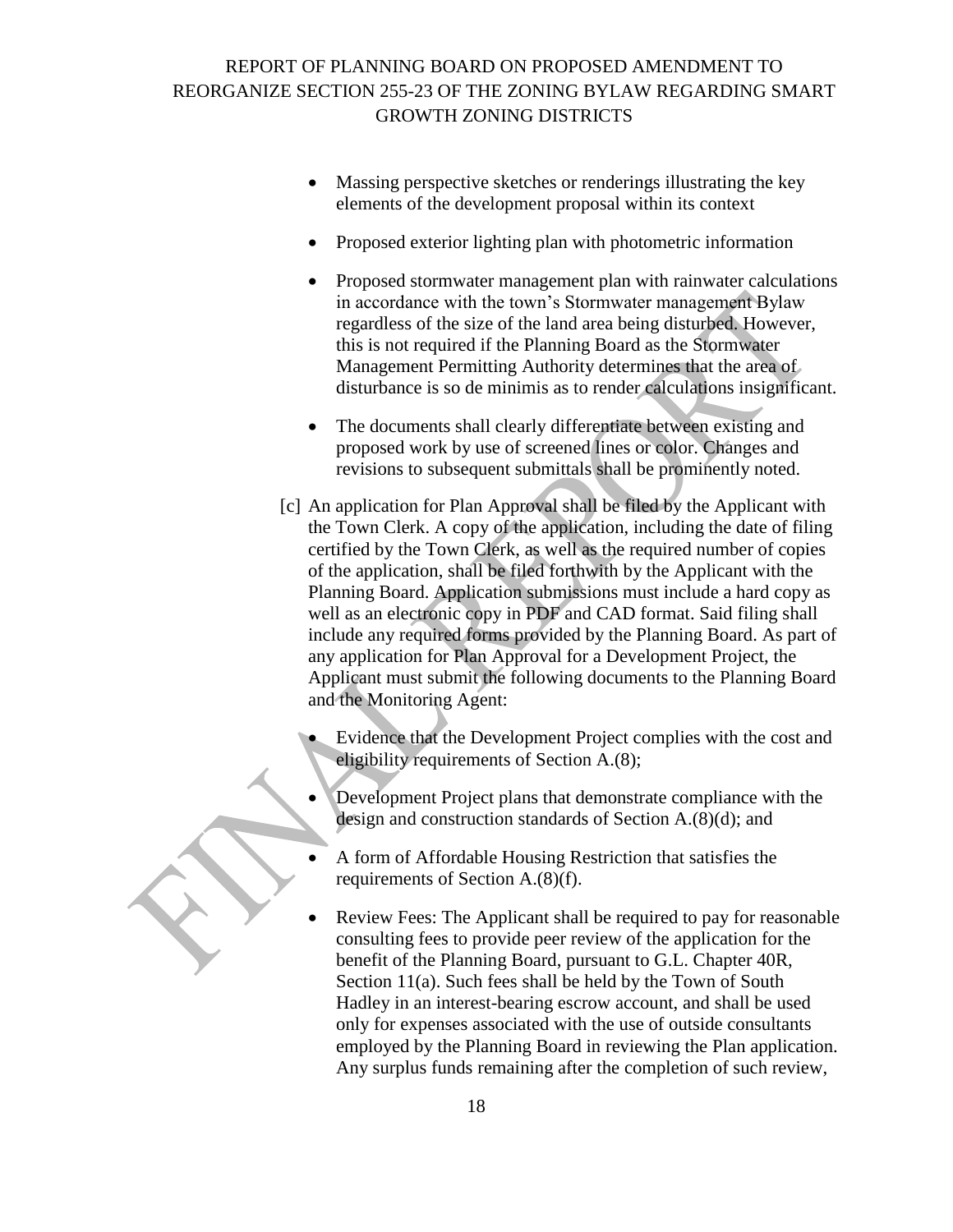including any interest accrued, shall be returned to the Applicant forthwith;

- [2] Circulation to Other Boards In accordance with the Requirements of Article XII Site Plan Review, the Planning Board shall provide a copy of the application materials to all relevant municipal Boards, Departments, Commissions and Officials as determined by the Planning Board and, if the project is subject to Affordability requirements, the Monitoring Agent. These entities shall provide any written comments within 60 days of receipt of the plan and application.
- [3] Public Hearing and Time Limits The Planning Board shall hold a public hearing and review all applications according to the procedure specified in Massachusetts General Law Chapter 40A Section 11.
- [4] The decision of the Planning Board shall require a majority vote of the board's members and be made, and written notice of the decision filed with the Town Clerk within 120 days of receipt of the Application by the Town Clerk. This time may be extended by mutual agreement between the Planning Board and the Applicant by written agreement filed with the Town Clerk. Failure of the Planning Board to take action within said 120 days or the extended time shall be deemed an approval of the Plan Approval application.
- [5] Criteria for Plan Approval The Planning Board shall approve the Development Project upon all of the following findings:
	- The Applicant has submitted the required fees and information as set forth in the SGZD Administrative Regulations
	- The proposed Development Project as described in the application meets all of the requirements and standards set forth in this Section, applicable Design Standards and the SGZD Administrative Regulations, or a waiver has been granted there from.
	- Any extraordinary adverse potential impacts of the Project on nearby properties have been adequately mitigated.
	- Projects subject to Affordable Housing requirements, compliance with Condition b. above shall also include written confirmation by the Monitoring Agent that all Affordable Housing requirements have been satisfied.
- [6] Criteria for Plan Denial A Plan Approval application may be disapproved only where the Planning Board finds that: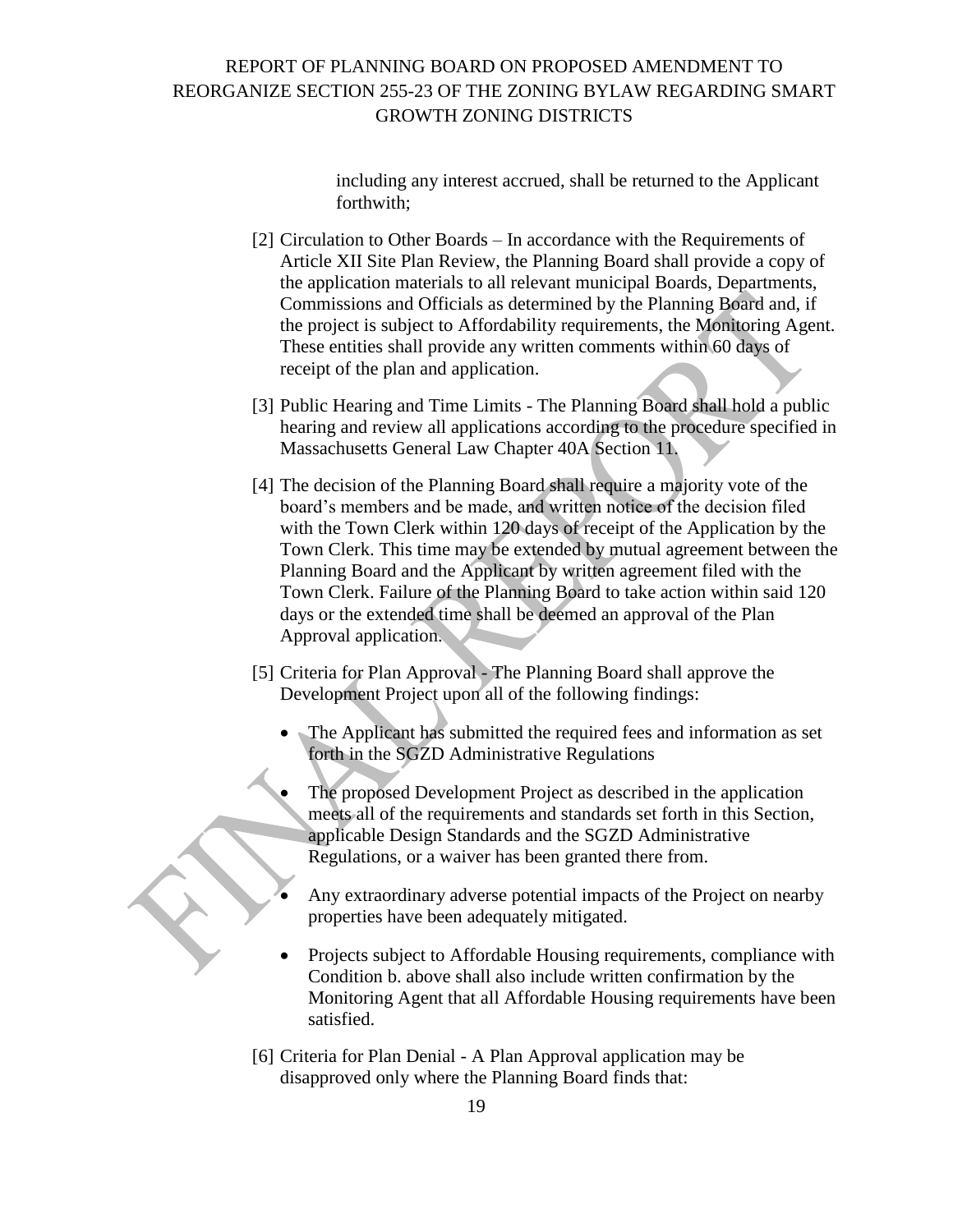- The applicant has not submitted the required fees and information as set forth in the SGZD Administrative Regulations; or
- The Project as described in the application does not meet all the requirements and standards set forth in this Section, applicable Design Standards and the SGZD Administrative Regulations, or that a required waiver there from has not been granted; or
- It is not possible to adequately mitigate significant project impacts on nearby properties by means of suitable conditions.
- **(10) Waivers -** Upon request of the Applicant, the Planning Board may waive dimensional and other requirements, including design standards, with conditions, in the interests of design flexibility and overall project quality, and upon a finding of consistency of such variation with the overall purpose and objectives of the SGZD and the South Hadley Master Plan, and if it finds that such waiver will allow the project to achieve the density, affordability, mix of uses and/or physical character allowed under this Section. Notwithstanding anything to the contrary in this Zoning Bylaw, the Affordable Housing provisions of Section A(8) shall not be waived. The Planning Board will also take into consideration the following items when considering a waiver:
	- (a) High performance energy efficient buildings and construction methods.
	- (b) Projects with publicly accessible open space.
	- (c) Projects that include retail and restaurants located on street level.
	- (d) A demonstrated shared parking initiative that makes efficient use of land and existing parking supply.
	- (e) The preservation or rehabilitation of historic properties or other buildings considered significant to the Town.

#### **(11) Plan Changes After Approval by Planning Board**

(a) Minor Plan Changes - After Plan Approval, an Applicant may apply to make minor changes in a Development Project that do not affect the overall build out or building envelope of the site, or provision of open space, number of housing units, or housing need or affordability features. Such minor changes must be submitted to the Planning Board on redlined prints of the approved plan, reflecting the proposed change, and on application forms provided by the Planning Board. The Planning Board may authorize such changes at any regularly scheduled meeting, without the need to hold a public hearing. The Planning Board shall set forth any decision to approve or deny such minor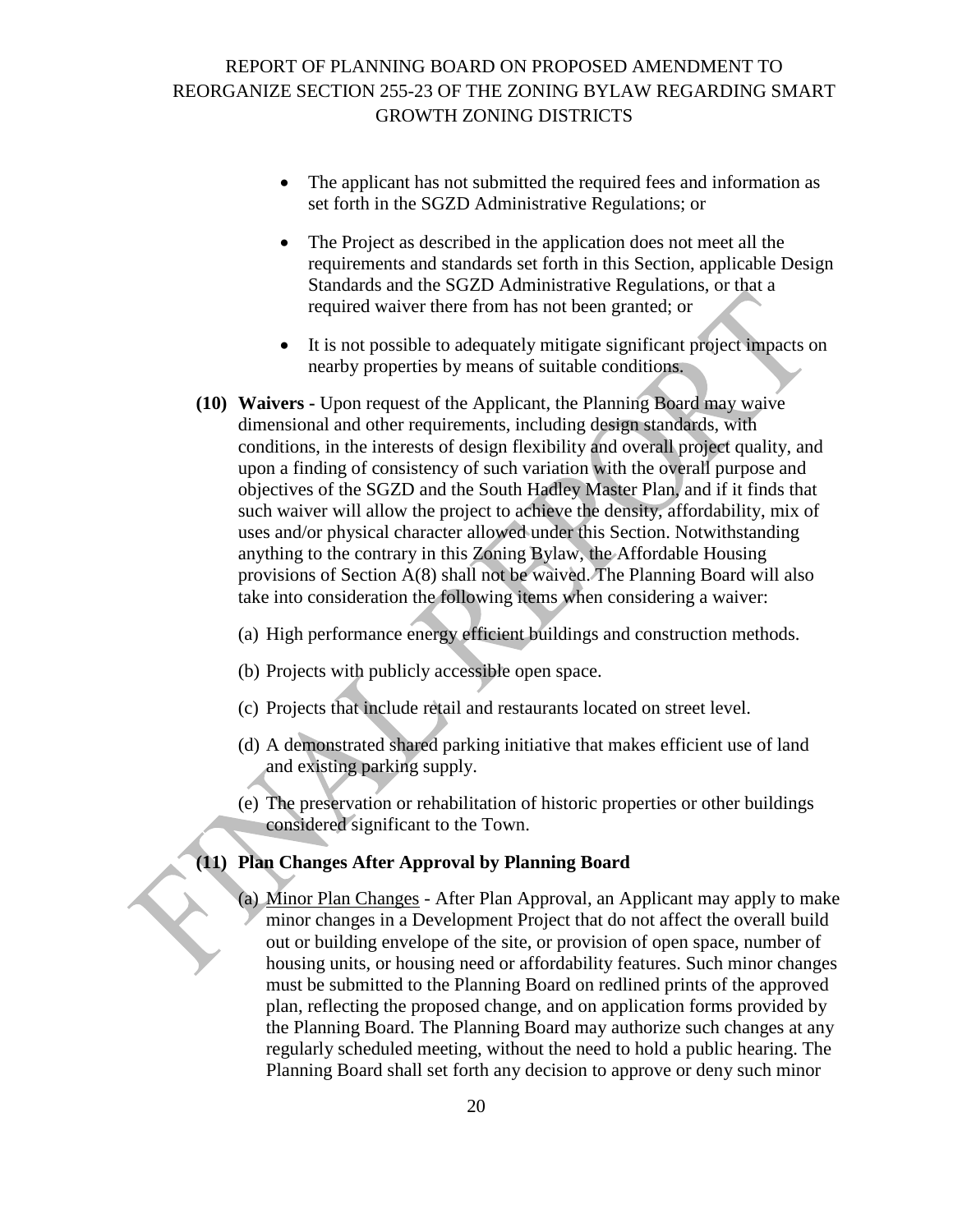change by motion and written decision, and provide a copy to the Applicant for filing with the Town Clerk.

- (b) Major Plan Changes Those changes deemed by the Planning Board to constitute a major change in a Development Project because of the nature of the change in relation to the prior approved plan, or because such change cannot be appropriately characterized as a minor change as described above, shall be processed by the Planning Board as a new application for Plan Approval pursuant to this Section.
- **(12) Fair Housing Requirement -** All Development Projects within the SGZD shall comply with applicable federal, state and local fair housing laws.
- **(13) Project Phasing -** The Planning Board may allow a Project to be phased at the request of the applicant or to mitigate any extraordinary adverse impacts on nearby properties and provided that the submission shows the full build-out of the Project and all associated impacts as of the completion of the final phase and subject to approval of the Planning Board. For projects that are approved and developed in phases, the proportion of Affordable units shall be no less than the minimum percentage required for the district as a whole.
- **(14) Decisions -** The Planning Board shall issue to the applicant a copy of its decision containing the name and address of the owner, identifying the land affected and the plans that were the subject of the decision and certifying that a copy of the decision has been filed with the Town Clerk. If 20 days have elapsed after the decision has been filed with the Town Clerk without an appeal having been filed, or if such appeal having been filed is dismissed or denied, or if a plan is approved by reason of the failure of the Planning Board to timely act, the Town Clerk shall so certify on a copy of the decision. A copy of said decision shall be filed with the Registry of Deeds.

A Plan Approval shall remain valid and run with the land indefinitely, provided that construction has commenced within two years after the decision is issued, which time shall be extended by the time required to adjudicate an appeal and which time shall be extended if the project proponent is actively pursuing other required permits or there is other good cause for failure to commence.

The Planning Board may require the posting of a performance bond to secure and/or screen a Development Project site in the event that demolition is undertaken but subsequent work lapses, for any reason within or outside the applicant's control, for a period longer than one year.

(15) **Date of Effect -** The effective date of this Bylaw shall be the date on which such adoption is voted upon by Town Meeting pursuant to the requirements of Section 5 of Chapter 40A of the General Laws and Chapter 40R of the General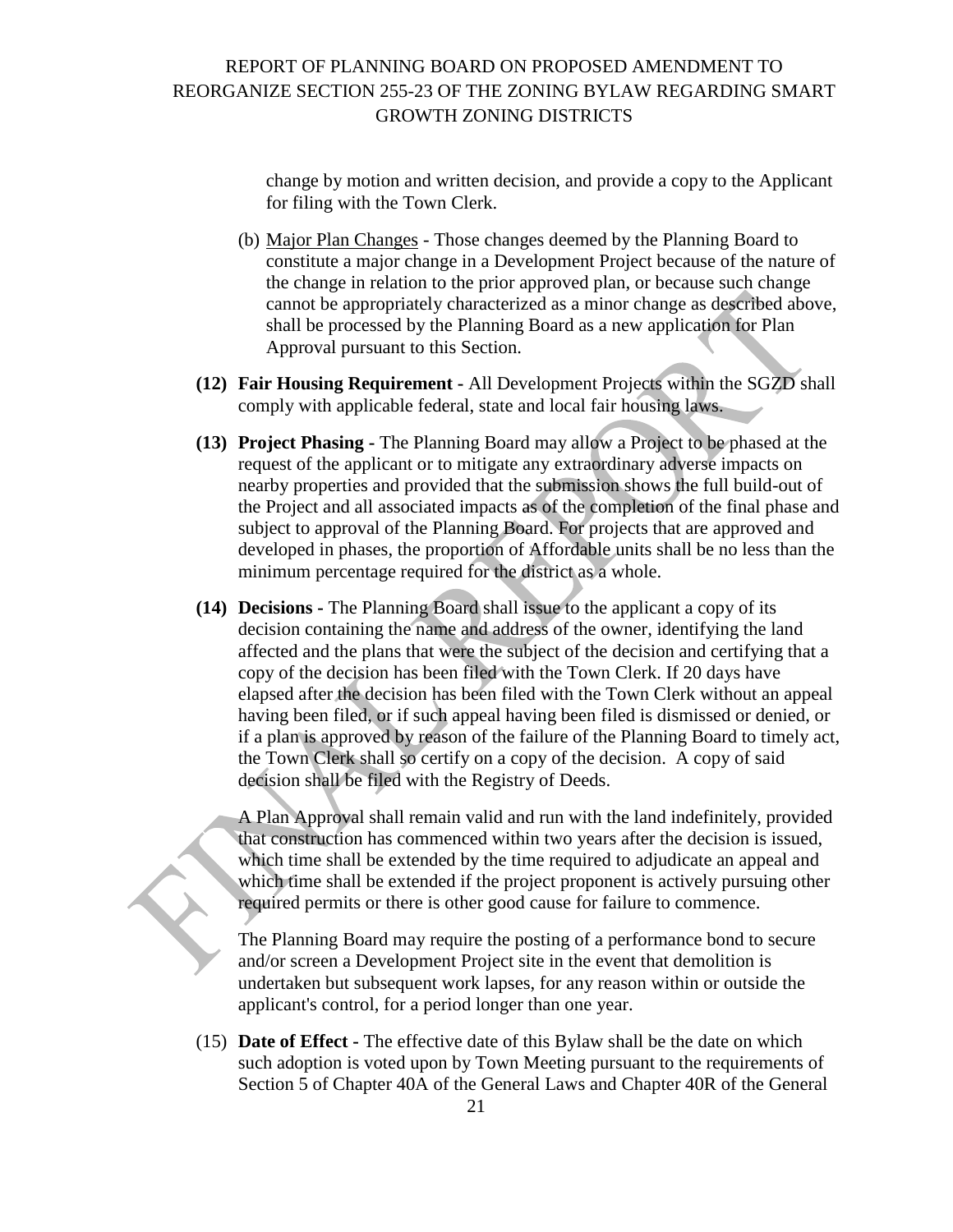Laws; provided, however, that an Applicant may not proceed with construction pursuant to this Bylaw prior to the receipt of final approval of this Bylaw and accompanying Zoning Map by both the Department of Housing and Community Development and the Office of the Massachusetts Attorney General.

- (16) **Severability -** If any provision of this Section is found to be invalid by a court of competent jurisdiction, the remainder of this Section shall not be affected but remain in full force. The invalidity of any provision of this Section shall not affect the validity of the remainder of the Town's Zoning Bylaw.
- (17) **Design Standards -** The Planning Board may adopt and amend, by simple majority vote, Design Standards which shall be applicable to all Projects subject to Plan Approval by the Planning Board. Such Design Standards must be objective and not subjective and may only address the scale and proportions of buildings, the alignment, width, and grade of streets and sidewalks, the type and location of infrastructure, the location of building and garage entrances, off street parking, the protection of significant natural site features, the location and design of on-site open spaces, exterior signs, and buffering in relation to adjacent properties. DHCD may, at its discretion, require Design Standards to contain graphics illustrating a particular standard or definition in order to make such standard or definition clear and understandable.
	- (a) Before adopting any Design Standard, the Planning Board shall submit the proposed Design Standard to DHCD for approval. Any amendment to the Design Standards shall not take effect until approved by DHCD and filed with the Town Clerk.
	- (b) An application for Plan Approval that has been submitted to the Town Clerk pursuant to this Section shall not be subject to any Design Standard that has not been approved by DHCD.

### **3. Create a new subsection B entitled "Establishment and Delineation of the Smart Growth Zoning Districts"**

- **4. Create a new subpart (1) to the new Subsection B entitled "South Hadley Falls Smart Growth Zoning District (SHFSGZD) and extract the following portions of the existing Section 255-23 and inset them into said subpart (1) of the new subsection B of Section 255-23 and numerically renumber the provisions to read as following this list.**
	- **D. Establishment and delineation of the SHFSGD**
	- **E. Allowed and prohibited uses.**
	- **F. Dimensional and other requirements.**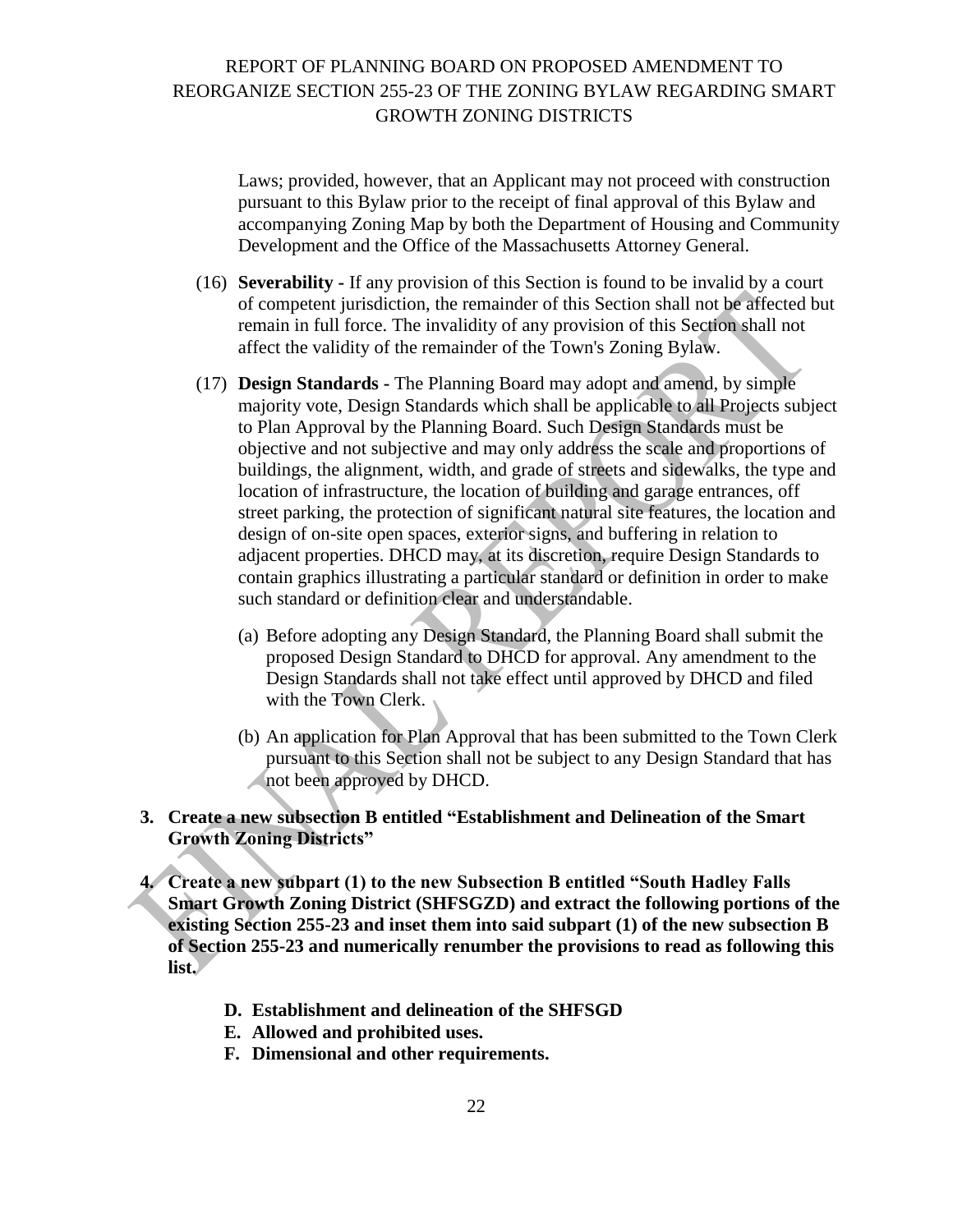### **B. Establishment and Delineation of the Smart Growth Zoning Districts**

- (1) South Hadley Falls Smart Growth Zoning District (SHFSGZD)
	- **(a) Establishment and Delineation of the** SHFSGZD **-** The SHFSGZD is an overlay district that is superimposed over the Underlying District. The boundaries are delineated as the "South Hadley Falls Smart Growth Zoning District" on the Official Zoning Map of the Town of South Hadley on file in the office of the Town Clerk, said map hereby made a part of the South Hadley Zoning Bylaw.
	- **(b) Allowed and Prohibited Uses -** Any use not listed herein as an Allowed Use is deemed prohibited.
		- **[1] Allowed Uses -** The following uses shall be permitted As-Of-Right in the SHFSGD upon Plan Approval pursuant to the provisions of this article:
			- [a] Multi-Family Dwelling
			- [b] Single-Family, Two-Family and Three-Family Dwelling\*
			- [c] Office \*
			- [c] Retail \*
			- [d] Restaurant (excludes drive-through windows)\*
			- [e] Institutional \*
			- [f] Consumer Service \*
			- \*Only as part of a Mixed-Use Development; see Section 255-23(A)(5)

In addition to the Allowed Uses listed above, the following uses are permitted As-Of-Right for Development Projects within the SHFSGZD subject to the requirements of this Article:

- [g] Parking accessory to any of the above permitted uses, including surface, garage-under, and structured parking
- [h] Accessory uses customarily incidental to any of the above permitted principal uses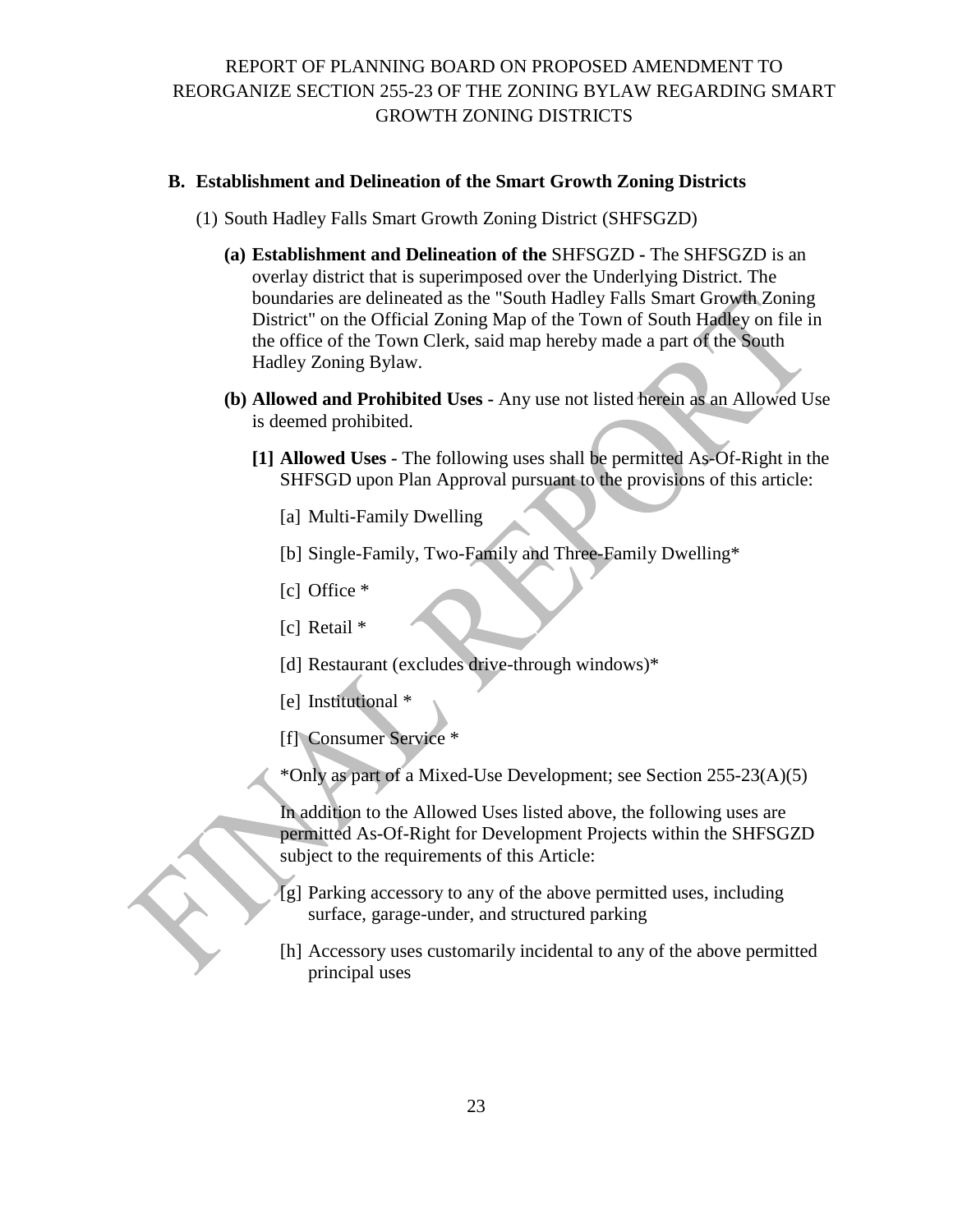(c) **Dimensional and Other Requirements -** Applications for Plan Approval shall be governed by this Section and the Design Standards for the SHFSGZD.

| <b>Dimensional Requirement</b>                                           |               |  |
|--------------------------------------------------------------------------|---------------|--|
| Maximum Floor Area Ratio (FAR) (Gross Floor Area <i>I</i> Lot Size)      | $\mathcal{R}$ |  |
| Maximum Building Height                                                  | 45 feet       |  |
| Minimum Lot Frontage                                                     | 50 feet       |  |
| <b>Maximum Lot Coverage</b>                                              | $N/A***$      |  |
| Minimum Lot Area                                                         | $N/A***$      |  |
| Number of Buildings per lot                                              | $N/A***$      |  |
| <b>Maximum Building Frontage</b>                                         | 300 feet      |  |
| Minimum Front Setback*                                                   | 0 feet        |  |
| Maximum Front Setback*                                                   | 10 feet       |  |
| Minimum Side/Rear Setback** abutting a Residential Zone                  | 15 feet       |  |
| Minimum Side/Rear Setback <sup>**</sup> in SHFSGD or abutting            | 0 feet        |  |
| Business-B                                                               |               |  |
| Interior Setback (between buildings on same lot)                         | 15 feet       |  |
| *See 7.1.1 of the Design Standards for front facade setback requirements |               |  |
| **See 7.1.2 of the Design Standards for building step-back requirements  |               |  |
| ***No requirement or limitation applies                                  |               |  |
|                                                                          |               |  |

- [1] Residential Density Allowances The minimum Multi-Family Residential density shall be 20 units per acre and the maximum Multifamily Residential Density shall be 24 units per acre for all lots and all buildings. The Single-Family Residential Density shall be a maximum of up to A(8) units/acre and Two-Family and Three-Family Residential Density shall be a maximum of up to 12 units/acre.
	- [a] The Planning Board may provide a waiver, including permitting a density of less than 20 units per acre for Multi-Family, as specified in Section A(10) to promote the renovation or adaptive reuse of existing buildings.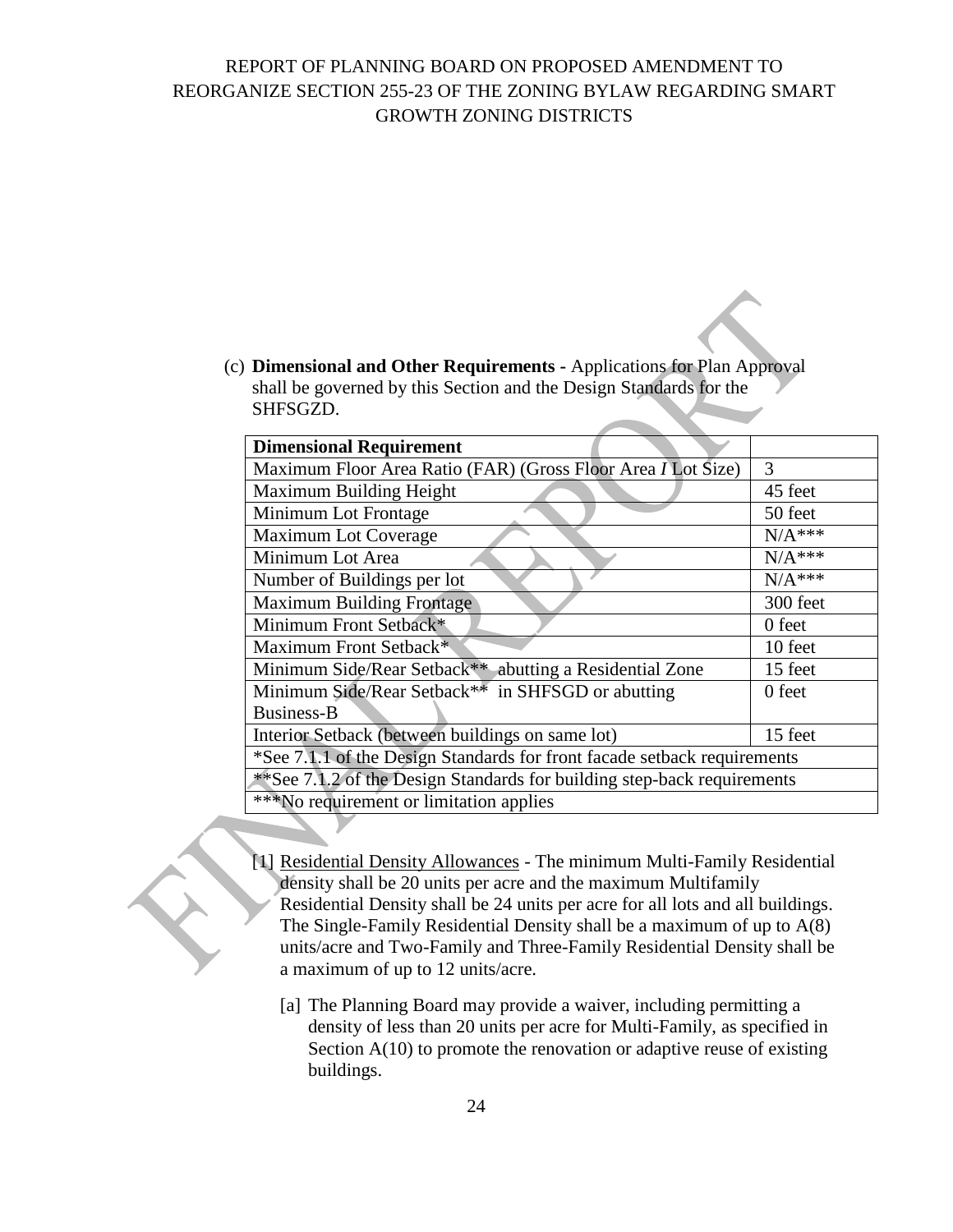- [2] Contiguous Lots In the SHFSGZD, where two or more lots are contiguous or are separated by a right-of-way, such lots may be considered as one lot for the purpose of calculating maximum lot coverage; parking requirements; minimum useable open space; and Dwelling Units per acre.
- [3] Age-Restricted Housing Units An Applicant may propose a Residential or Mixed-Use Development Project in which all Dwelling Units are designed for or are accessible to the elderly or the handicapped under all applicable laws and regulations, provided that not less than twenty-five percent (25%) of the housing units in any such Development Project shall be Affordable Units. All such Development Projects shall be governed by the requirements of this Section and the Design Standards.

**OBJECTIVE:** The objective of this article is to simplify the provisions for Smart Growth Districts in the event that more than one district is created.

**SUMMARY:** This article takes the existing provisions of the South Hadley Falls Smart Growth Zoning District as adopted by Town Meeting and reorganizes them into a "General" subsection and a "South Hadley Falls Smart Growth District" subsection. Since the State requires the Smart Growth Zoning District zoning provisions to be "stand alone" and not reference other "general" sections of the Zoning Bylaw, the current structure would require each Smart Growth Zoning District to have its own set of purposes, definitions, etc. which would be the same for each District. This reorganization extracts the existing provisions which are generally applicable and puts them into a "general" section of the Smart Growth District provisions. The net result is creation of a Smart Growth District in the future would be focused on the unique aspects of that Smart Growth District and likely be limited to 1-3 pages as opposed to 15+ pages of duplicative provisions.

**BACKGROUND:** The Town is seeking State approval of another Smart Growth District as a means to help implement our Housing Production Plan and support objectives of the 2010 Master Plan. This amendment would make consideration of any such Smart Growth District much less confusing by eliminating duplicative provisions.

**RELATIONSHIP TO MASTER PLAN:** There is not a clear relationship to the Master Plan, adopted in 2010. The Master Plan promotes sustainable development and mixed-use development as means for revitalization of commercial core areas. Smart Growth Districts are a means of achieving this objective as well as implementing the Housing Production Plan. However, this amendment focuses on streamlining the Smart Growth District Zoning Bylaw provisions. As such, it is more closely aligned with the objective of a more updated regulatory structure which is an objective within the Master Plan. Therefore, it would appear that this amendment is consistent with the Master Plan in that it seeks to streamline or update the regulatory structure associated with the Smart Growth Zoning District provisions.